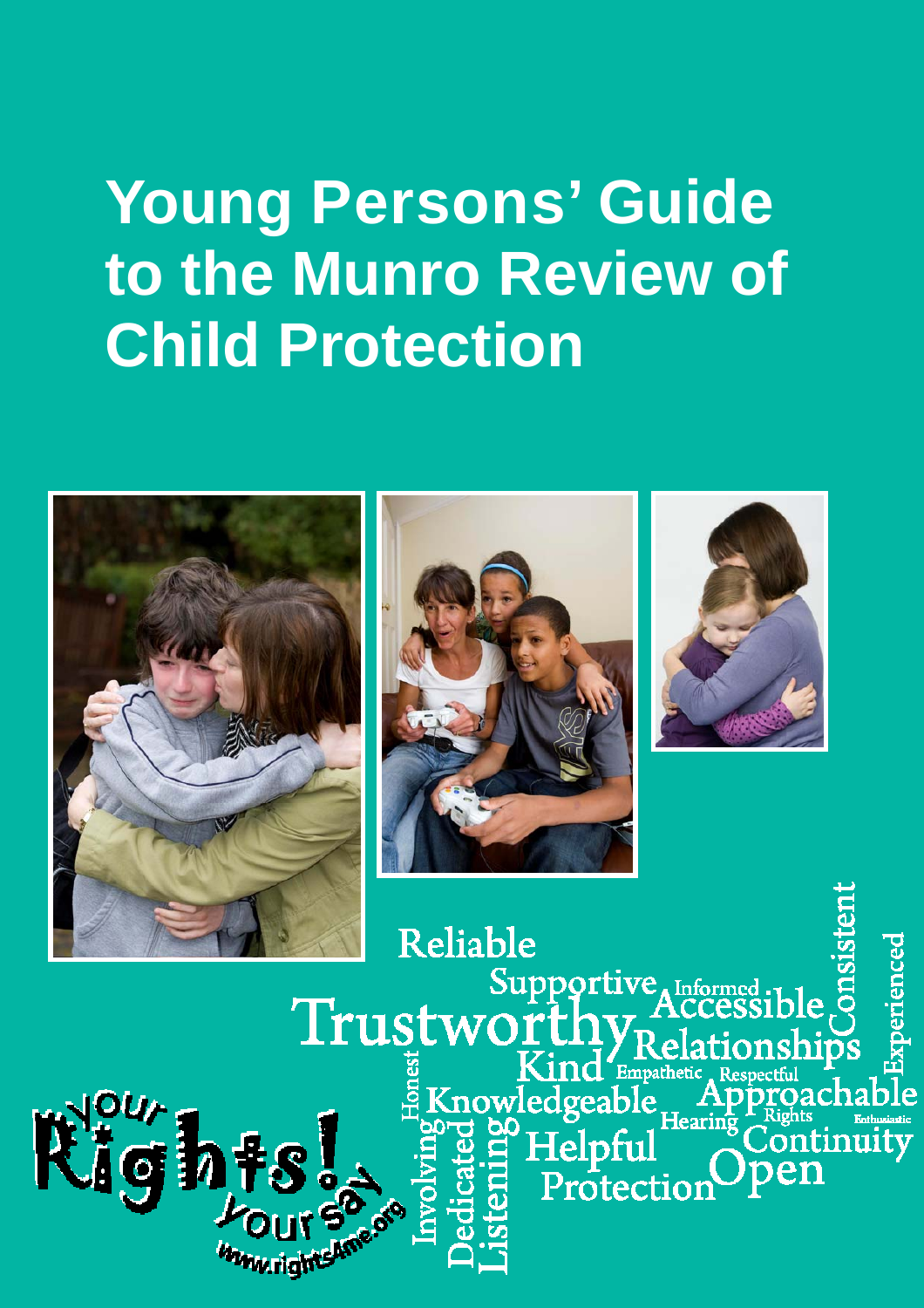## **What is this guide about?**

### **A Personal Message from Professor Eileen Munro**



 In June 2010, Michael Gove MP, the Secretary of State for Education, asked me to conduct an independent review of child protection in England.

 My report makes recommendations that I believe will help to change the child protection system from too much paperwork and reliance on doing everything 'by the book'. We need people to keep their focus on keeping children safe, and giving them the help they need, when they most need it.

We need better management of front line people working to

 keep children safe, to give them greater professional confidence and freedom. There has been a lot of interest in this review, and the comments I have received make me feel confident that there are many people out there who are both keen and able to take on this responsibility. What many of them have told my review was thoughtful and of great value to me.

 It is clear from the many responses from local authorities, local leaders, managers, and frontline practitioners that there is a commitment to learn, to listen and to improve professional practice. That is very important in helping to create a system open to change.

 The review has worked closely with the Office of the Children's Rights Director and the Office of the Children's Commissioner to hear children's views and experiences of the child protection system.

 Many children and young people have themselves given important evidence to this review, many expressing their own concerns that the child protection system is not working properly.

 I am particularly grateful to the children and young people who told me stories about what has happened to them and how professionals could improve the help they give. I have thought very carefully about what people have said, and this has strengthened my belief in the need for change. I know that you will share my ambition to see the child protection system become centred on the child.

 I have asked for this Guide to be written especially for children and young people, so that you can see what I am telling the Government needs to change. A list of my recommendations can be found at the end of this Guide.

I hope that you find it interesting and helpful.

 Finally, I would like to thank the Children's Rights Director, Roger Morgan, and his team for writing this Guide on the review's behalf.

 Professor Eileen Munro London School of Economics and Political Science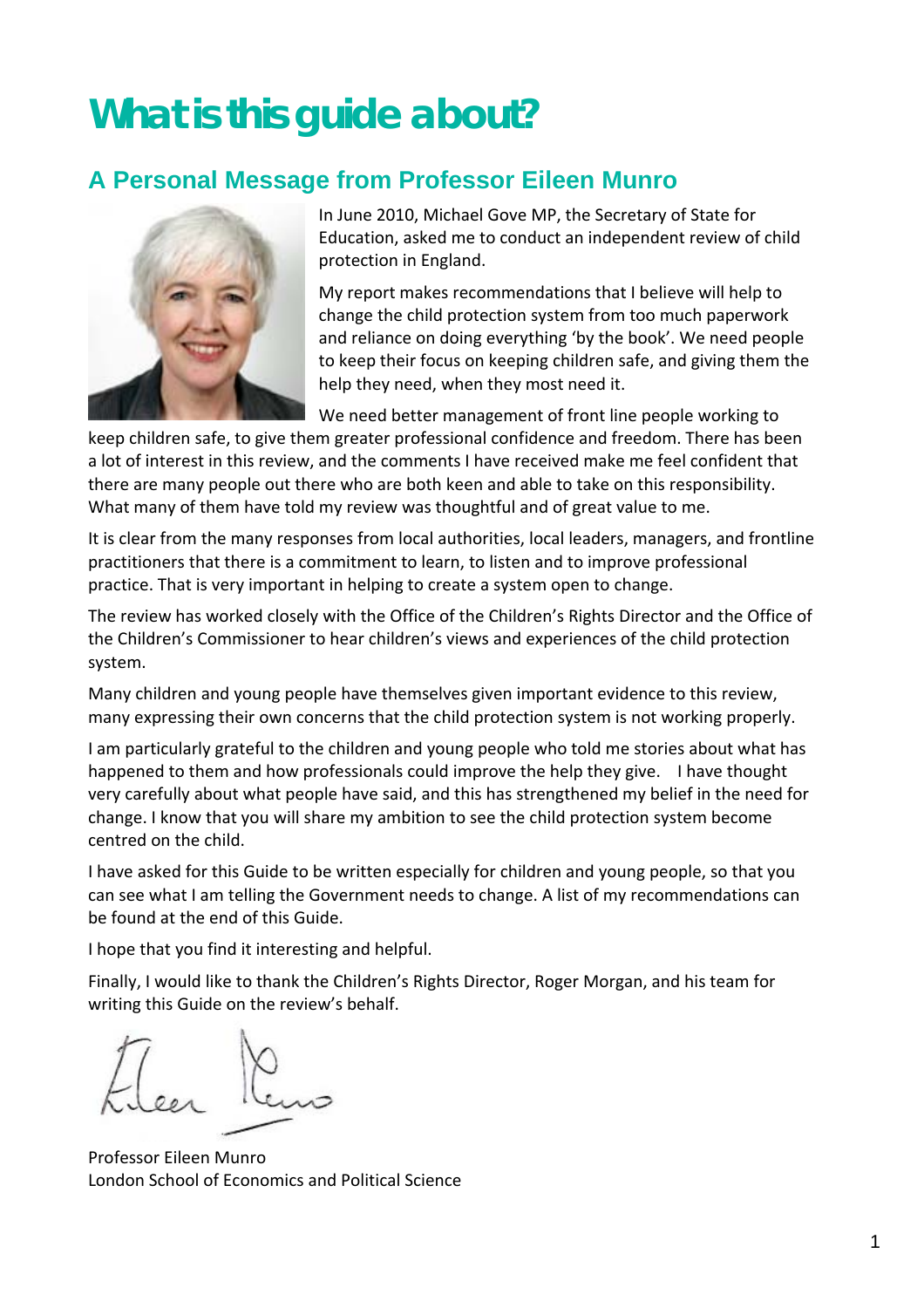#### **IMPORTANT NOTE FOR ADULT READERS**

Whilst this Guide has been written for children and young people it is likely that some professionals and managers working with them may want to use it as a quick guide. That is fine, but they will also need to read the main report as that will have some other important  *messages that are meant for them.*

#### **Why is this guide important to children and young people?**

 For a while now there has been concern that we have not been as good at keeping children safe as we need to be. Much effort has gone into trying and there have been some improvements.  But, the simple truth is that **many of the same problems are happening over and over again**.

 So, Professor Munro has looked again at what is wrong with the present system and at why many of the other reports that have been written do not seem to have made the difference for children that they were supposed to.

 **This is a major opportunity to get the child protection system right**. Professor Munro is keen  to make sure that her review really does make a difference, which means that **it has to work for children**.

## **What the report said Chapter One: Introduction**

  This review found that there are **four main things** that influence how we go about protecting children:

- **1. the importance that members of the public attach to children and young people's safety and welfare and the strong reaction when a child is seriously hurt or killed**
- *2.* **that the unpredictable nature of child protection work can be removed if procedures are followed**
- **3. the reaction to child abuse deaths and the tendency to think that professionals have made mistakes without looking deeply enough to find out the causes, and**
- **4. the importance of performance targets and process over the quality of help given**

  Over the years these **four main things** have led to changes in the system. Each change taken on its own can make a lot of sense. Sometimes though, when taken together, changes can get in the way of good practice and lead to new problems.

 For instance, concern about managing things that we cannot be certain about is not helped by the public outcry that happens whenever mistakes are made. Practice becomes more defensive and the concern for keeping children safe can become lost by people looking to justify their actions.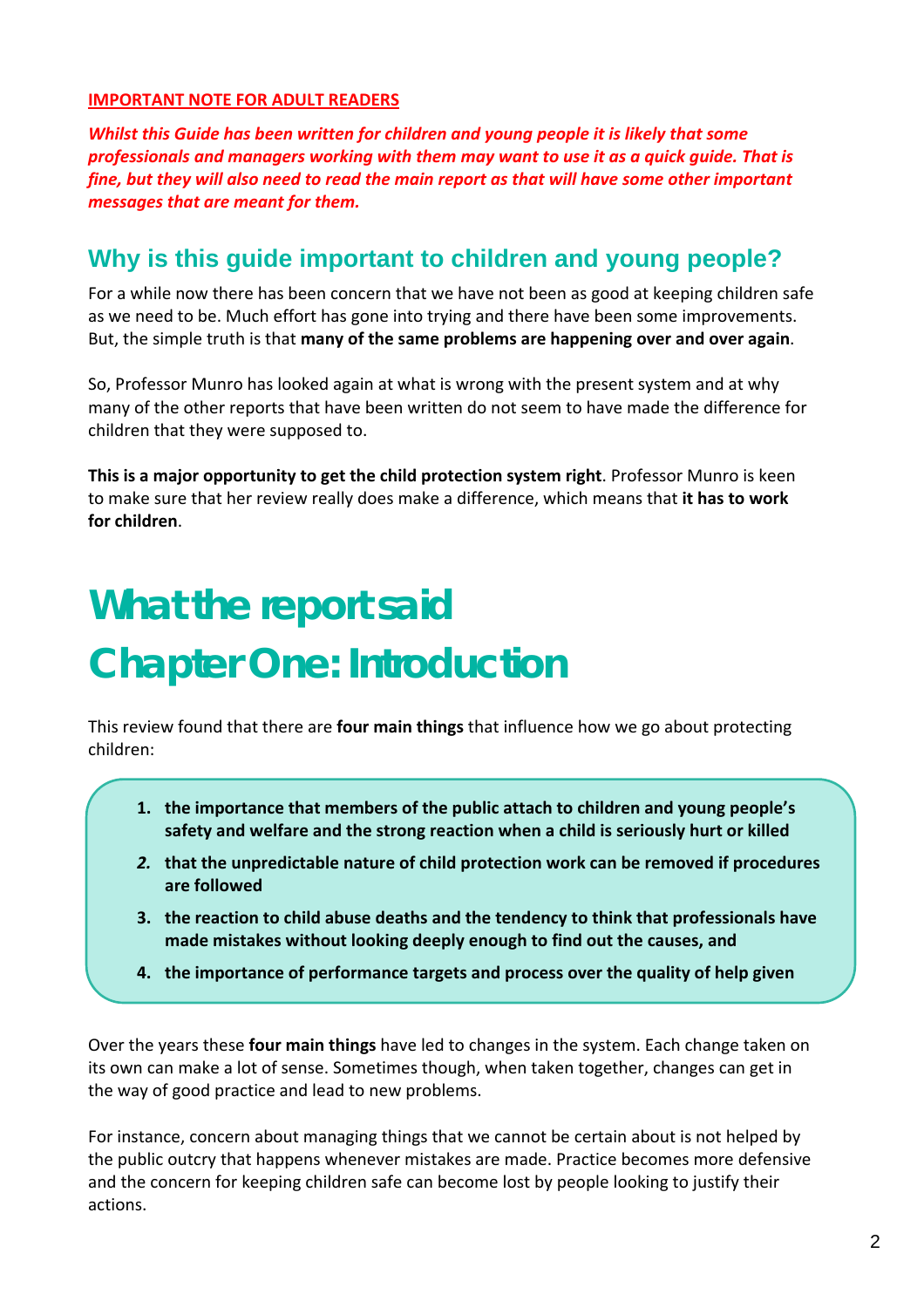### **The problem with the current system**

- If 'good' practice was only about following procedures and keeping records well, then these are things that people know they have some control over. Doing this though rather ignores the point that 'good' practice should mean that children, in contact with the child protection system, are actually safer from harm. When a concern is reported about a child there can be many meetings taking place, assessments done and reports written about it. But it is not recording something or talking about it that keeps a child safe. The system sometimes gets so caught up in  doing other things *(like having meetings, doing assessments and writing reports)* that it forgets that to keep children safe it is very often a case of 'actions needing to speak louder than **words'**.
- • Sometimes, these **four main things** can get in the way of each other, with no clear focus on helping children. Professionals are often worried by how they will be judged. But, while process and targets are important ways of measuring what they do, these can be given higher value by managers than the quality of any direct work being done with children.
- • There are problems in **getting help to children quickly enough** once concerns are known. Some children can wait a very long time for any service to be provided. However, many simply can't wait, and endless assessments do not get children who are being harmed the help they need at the time when they most desperately need it.
- • **Spending time with children is given too low a priority**. Workers always seem to be too busy doing other things to have the time to help children make sense of what is going on, or find out their wishes and feelings.
- • **When children need help then they need this in a timely manner**, not just when they are being assessed, but for their ongoing needs. Meeting timescales for seeing the child early on is good, but the same care should be taken to give them further help, to make them safer in their family or supporting them when being taken into care.

#### **The aims of the review**

 **Professor Munro was asked to make recommendations or suggestions**, to the Government,  **that she thinks will help improve social work**.

Many social workers now say that they no longer have time to work with children and **families** themselves, but just assess and refer them on for the help they need. This is because  they are now so involved in administrative tasks *(such doing assessments, making referrals, writing reports, keeping records up to date and spending time in meetings)*. This is far from the view that many have of what social work should be about. Those going into social work say that  they are doing so because they want to help people. This review wants **social worker's priorities to be spending more time with children**, young people and families.

 This review then is all about the changes that will be needed so that the overall effect will be **a system that is focused on the needs of children**.

  The second aim of this review is to **make sure that we keep a much more watchful eye on the new system**, so that if problems do arise in the future they will be easier to spot and deal with.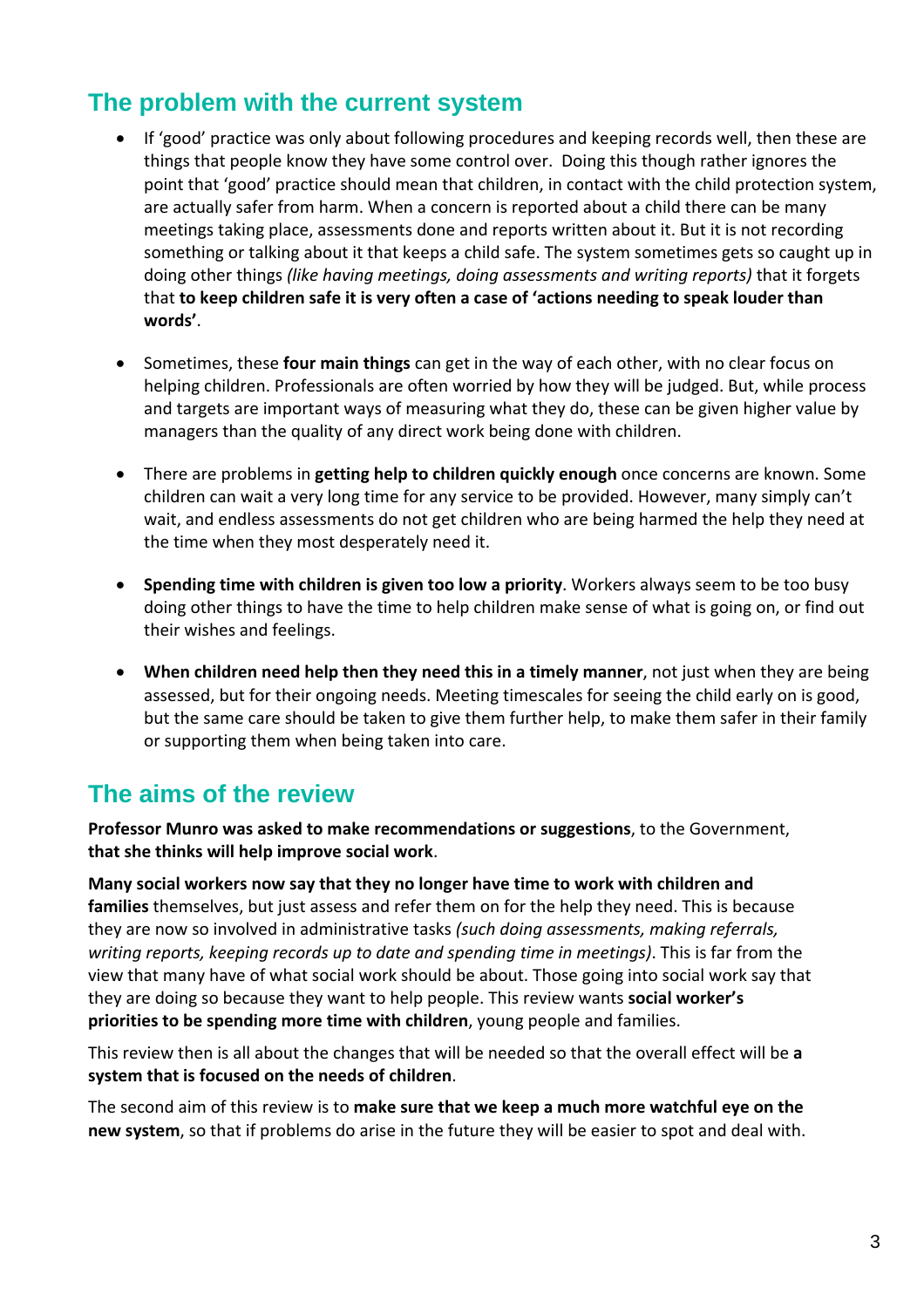### **What children have said**

  Of all the rights that children now have the one they rate the most is **the right to protection from abuse**.

  Children and young people have told the review that **what they value most are good relationships with professionals they can trust** and practice that focuses on their needs. Building a trusting relationship with professionals is seen as important as it provides children with ways of getting information, knowing about their rights, having their say and making choices, and finding out how decisions about them are being made.

 Children and young people have also said that they don't want social workers who keep leaving them. They want social workers who are there for them, who talk to them on their own, and  who listen to and respect them. They want to deal with professionals who they trust *(that is someone who is honest, reliable and who the child can depend on).* They want someone who can get them the support they need at important times of change in their lives. But, above all, they want social workers who are able to treat them as individuals, with their own unique needs, views and interests.

 They have also said that other professionals are well placed to help and support a child who may be at risk. Teachers, school counsellors, support workers, advocates, children's rights  officers and many others, can all play a vital role in **creating the right environment for a child to feel that it is "safe to tell"**. Children have talked about the importance of school based services and how they support them in knowing where to go for help.

 Children and young people have themselves made a vital contribution to the Munro review.  What they have told the review has highlighted that **the child protection system is not working as well as it should be**.

#### **Who the review has worked with**

  The review has worked closely with the **Office of the Children's Rights Director** and the **Office of the Children's Commissioner** to hear about children's views and experiences of the child protection system. Professor Munro has met over 250 children and young people at a number of consultation events. Children have shared some painful experiences with her and also made some very useful comments about how the child protection system can be improved.

 **Children and young people have been involved throughout**, so as to keep the rights and experiences of children and young people right at the heart of this review. Two young people, Daniel Defoe and Lucy Sofocleous, and a foster carer, Avril Head, who has more than 25 years of fostering experience, were members of the review team.

 Professor Munro and her review team are very grateful to everyone who took time to respond or attend one of the events.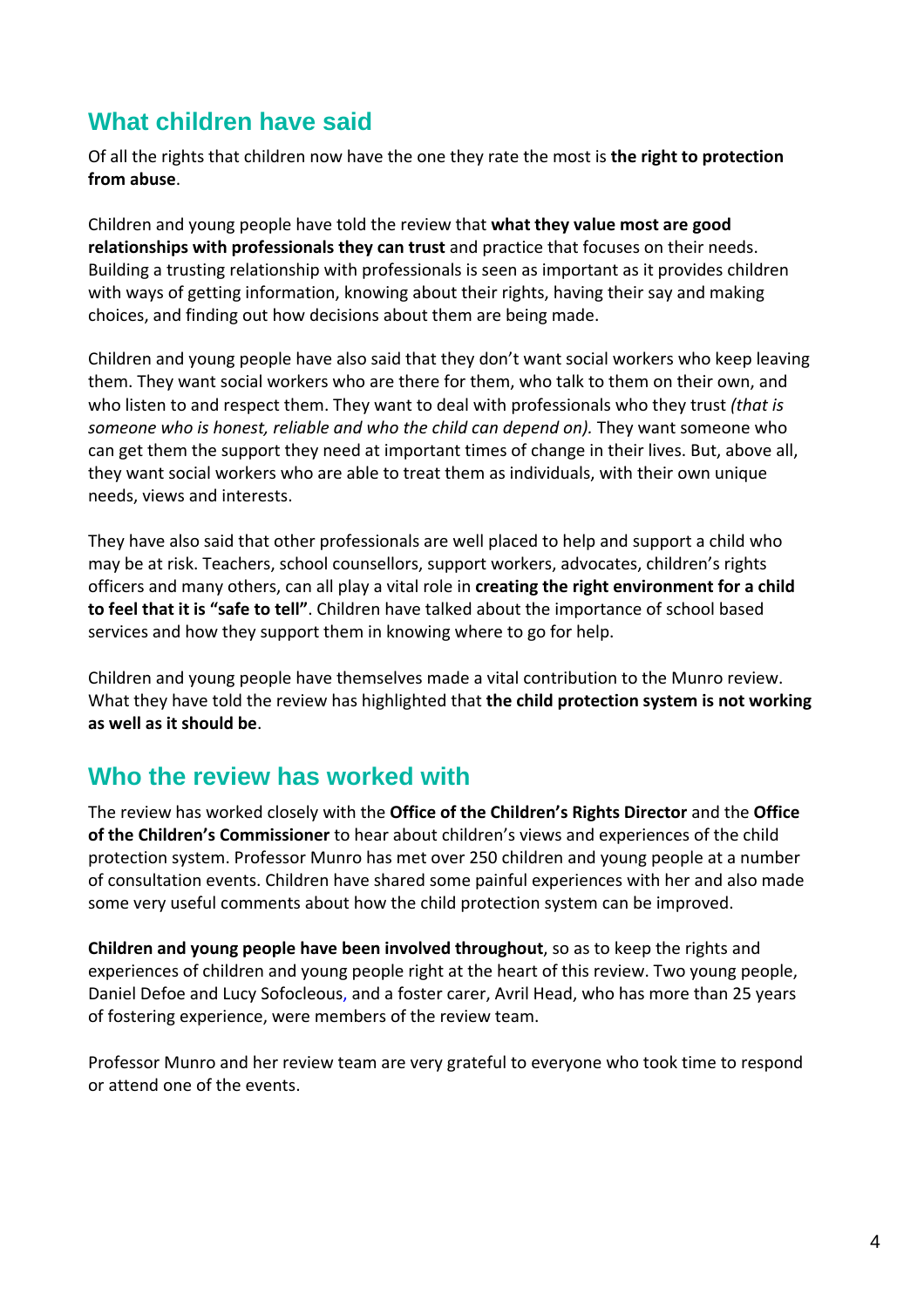## **Chapter Two: The principles of an effective child protection system**

 It is important to explain some of the thinking behind what makes for a good child protection  system. The review has used **the following eight principles** in making its recommendations for change:

 1**. The system should be centred on the child:** everyone involved in child protection should focus on children and young people, respecting them as individuals with rights, including having a say in decisions about them whenever they are capable of giving their views.

 2. **The family is usually the best place for bringing up children and young people**, but sometimes difficult judgments are needed in balancing this with their right to protection from abuse and neglect.

 3. **Helping children and families involves working with them** and therefore the quality of the relationship has to be good if the help given is to make a difference.

 4. **Early help is better for children:** it stops problems getting worse, helps get over bad experiences more quickly and improves outcomes for children.

 5. **Children's needs and circumstances are not all the same** so the system needs to offer them very different responses**.**

 6. **Good professional practice needs up to date knowledge** of the latest thinking and research.

 7**. Child protection work involves some uncertainty and risk:** managing risks well can only reduce these, not get rid of them completely.

 8. **The measure of success is whether children feel and are actually safe** because of the help they got.

  In the past, **we thought that the answer to failure was more control**. But this has led to a system that can now no longer cope with the sheer number and complexity of rules and guidelines that have to be followed. In 1974, the first government guidance on child protection  was just seven pages long. In 2010, the latest guidance ran to some 385 pages *(with references to another 200+ pages of guidance elsewhere)*.

  A very different view is that **unexpected things will happen whatever you try to do**. We need to remember that it is 'bad' people who do harm to children, not people working in the system.

 Whilst both of these points are worth listening to, perhaps a better way of getting the improvement we want to see is for government to set out exactly what it expects from the child protection system, and then leave professionals to get on with the business of keeping children  safe. **So what should government set out?**

### **The system should be centred on the child**

 Since the child protection system was first put together, the world has changed a lot to now  recognise that **children themselves have rights**. The system should therefore respect the fact that children and young people have views, wishes and feelings and an interest in their own protection. This means that the system should not be just about adults going off and doing whatever they think is best. It has to become more sensitive to the wishes and feelings of children and young people and the things that they are worried about.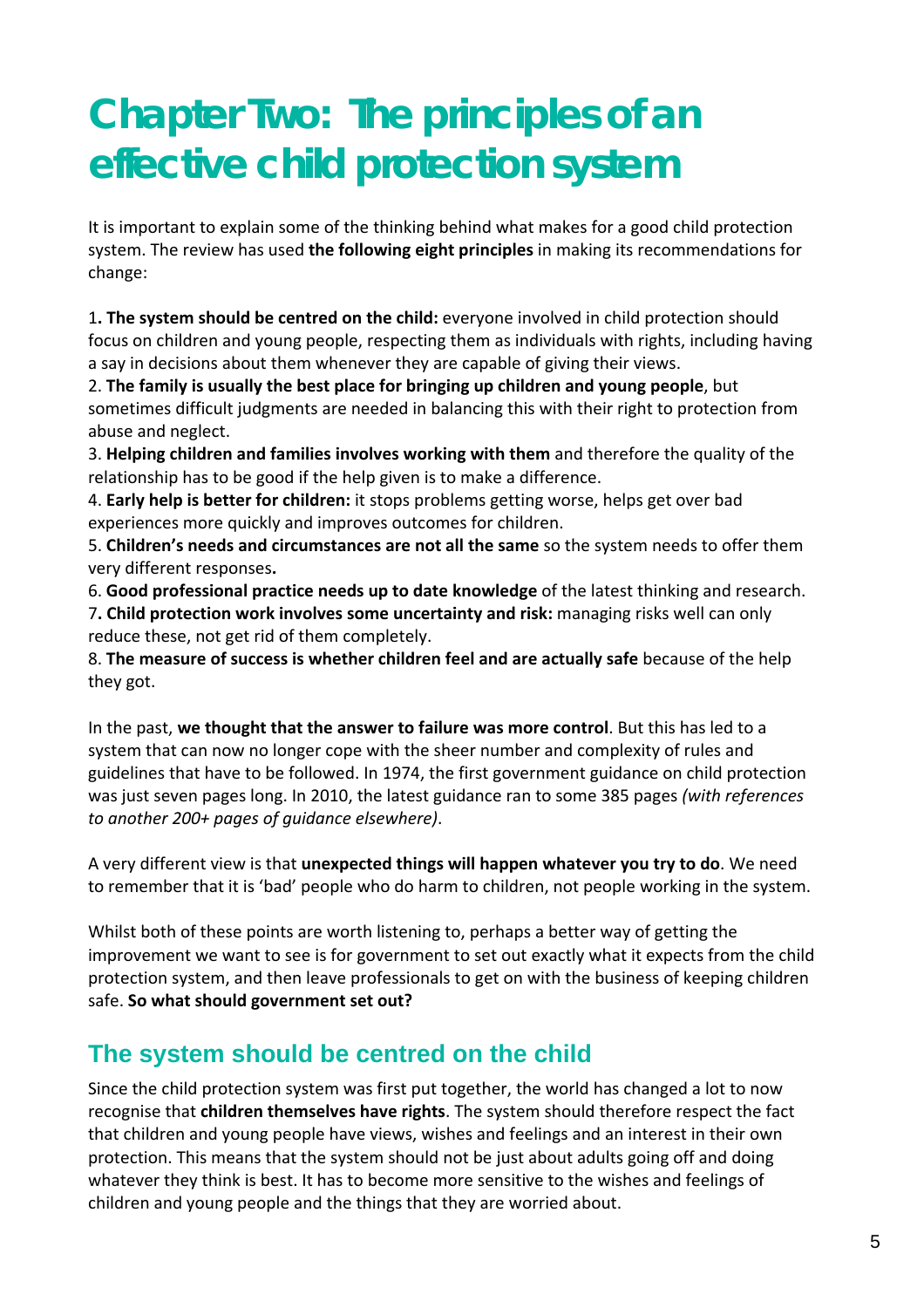### **Communication with children**

  The UK's agreement, in 1991, to follow the **United Nations Convention on the Rights of the Child (CRC)** was a big start in beginning to recognise children's rights. These include such important rights as the right for children to have their own say in decisions that affect them. Article 12 of the Convention on the Rights of the Child says that:

(1) States parties shall assure to the child who is capable of forming his or her own views, the right to express those views freely in all matters affecting the child, the views of the  *child being given due weight in accordance with age and maturity of the child.*

The right of children to have their say is also found in many of our laws (like the Children Act 1989, the Human Rights Act 1998, the Children Act 2004 and, more recently, the Children and  *Young Persons Act 2008)*. Some of these laws say that a local authority should ask children what their 'wishes and feelings' are, when providing them with services.

 Children have different experiences of this in practice. Some told the review about the positive impact that professionals can have by finding time to spend with the children they are helping and keeping a clear focus on their needs.

 One very good reason for speaking to children and young people is that they are a key source of information to understand the problems they and their families have, and the impact this is having on them. It makes sense to include children more in child protection work.

#### **What Ofsted found (these are inspectors of schools, children's homes, foster care and other services for children)**

 A common criticism in reports of inquiries/reviews into child deaths is that people did not speak  to the children enough. And, **the importance of listening to the child continues to be repeated in serious case reviews** (these are reviews that are usually carried out when a child has died or  been badly hurt as a result of abuse or neglect): '*The voice of the child: learning lessons from* serious case reviews A thematic report of Ofsted's evaluation of serious case reviews from 1 April to 30 September 2010<sup>,1</sup>, highlights **five main messages with respect to the voice of the child**:

 1. The child was not seen often enough by the professionals involved, or was never asked their views and feelings

 2. Agencies did not listen to adults (such as advocates or teachers) who tried to speak up on behalf of the child and who had important information to give

3. Parents (or carers) stopped professionals from seeing and listening to the child

 4. Workers paid too much attention to the needs of the parents, and not enough on the needs of the child

5. Agencies did not understand well enough what was going on to protect the child

 Many of these findings support what both research and children and young people have been saying, that their needs and rights to protection should be at the heart of practice, that they  **should have a voice and be listened to**. But, whilst some involve children very well, others are very poor at it and, quite frankly, there are those who just don't get it.

l

<sup>&</sup>lt;sup>1</sup> Ofsted, (2010), *Learning lessons from serious case reviews 2009–2010* (available online at: http://www.ofsted.gov.uk/content/download/11643/136464/file/Learning%20lessons%20from%20serious%20 case%20reviews%202009%E2%80%932010.pdf).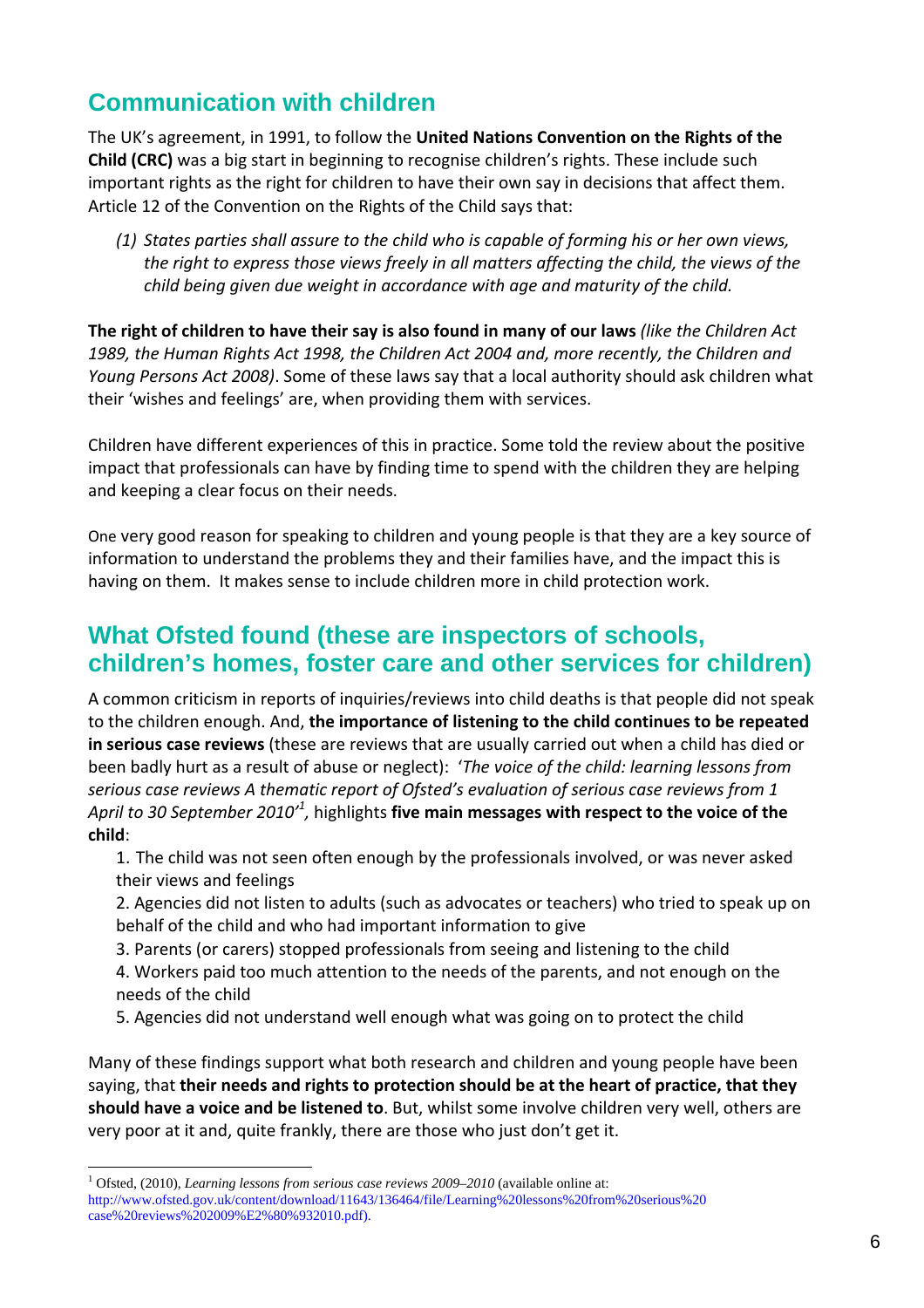### **What children told the Children's Commissioner**

  Children told the Children's Commissioner about **the importance of being heard separately from their parents** and being listened to. They spoke about how confusing they had found the process of being helped, and how the system was not very clear. They wanted better  information, honesty, and help for what they are going through emotionally *(how they are*  *feeling)*. **What they valued most was help from the same social worker, being treated** respectfully and be able to use services that do not get withdrawn as soon as the 'crisis' is **passed**. They also spoke very highly about advocacy services, which they saw as critical to helping them talk about abuse and harm.

 Much of the work looking at children's contact with social workers continues to show that  **many children are not seen alone**, are not seen often, do not see or discuss reports written about them and are not told why decisions have been made about their future<sup>2</sup>.

## **What children told the Children's Rights Director**

 Research by the Children's Rights Director for England asked for the views of children and young people who had only recently come into care<sup>3</sup>. Most of them thought that, looking back,  **going into care was the right thing for them** and their lives were generally better than they were before. Their comments included:

#### *'Being in care has given me a life'*

#### 'I have had a better life than I ever would have got at home with my family'.

 However, on the actual day of going into care children felt scared, sad and upset. They said that being told what was happening to them, and not being split up from their brothers and sisters, were things that would have made that first day in care easier.

 Most children said they did not get a choice of where they were going to live and were not able to visit their first placement before moving in.

#### *'Meeting the carers before would have helped'.*

 More than half the children had not known they were even going into care until it actually happened.

#### *'Someone could have explained things so I could understand what was happening'.*

 A quarter of the children expected to leave care once things got sorted out at home. One of the key messages from the children to the government was;

#### 'Being in care can be OK, even a good experience if you have the right placement and a good social worker. I think the care system's main priority should be making sure  *both those things are OK'.*

l *the child protection system and messages for change* (available online at http://www.childrenscommissioner.gov. <sup>2</sup> The Office of the Children's Commissioner, (2011), *Don't make assumptions – Children and young people's views of* uk/force\_download.php?fp=%2Fclient\_assets%2Fcp%2Fpublication%2F486%2FChildrens\_and\_young\_peoples\_ views\_of\_the\_child\_protection\_system\_.pdf)<br><sup>3</sup> Ofsted, (2010), *Before Care – a report of children's views on entering care by the Children's Rights Director for England* 

<sup>(</sup>available online at http://www.ofsted.gov.uk/Ofsted-home/Publications-and-research/Browse-all-by/Care/ Children-s-rights/Before-care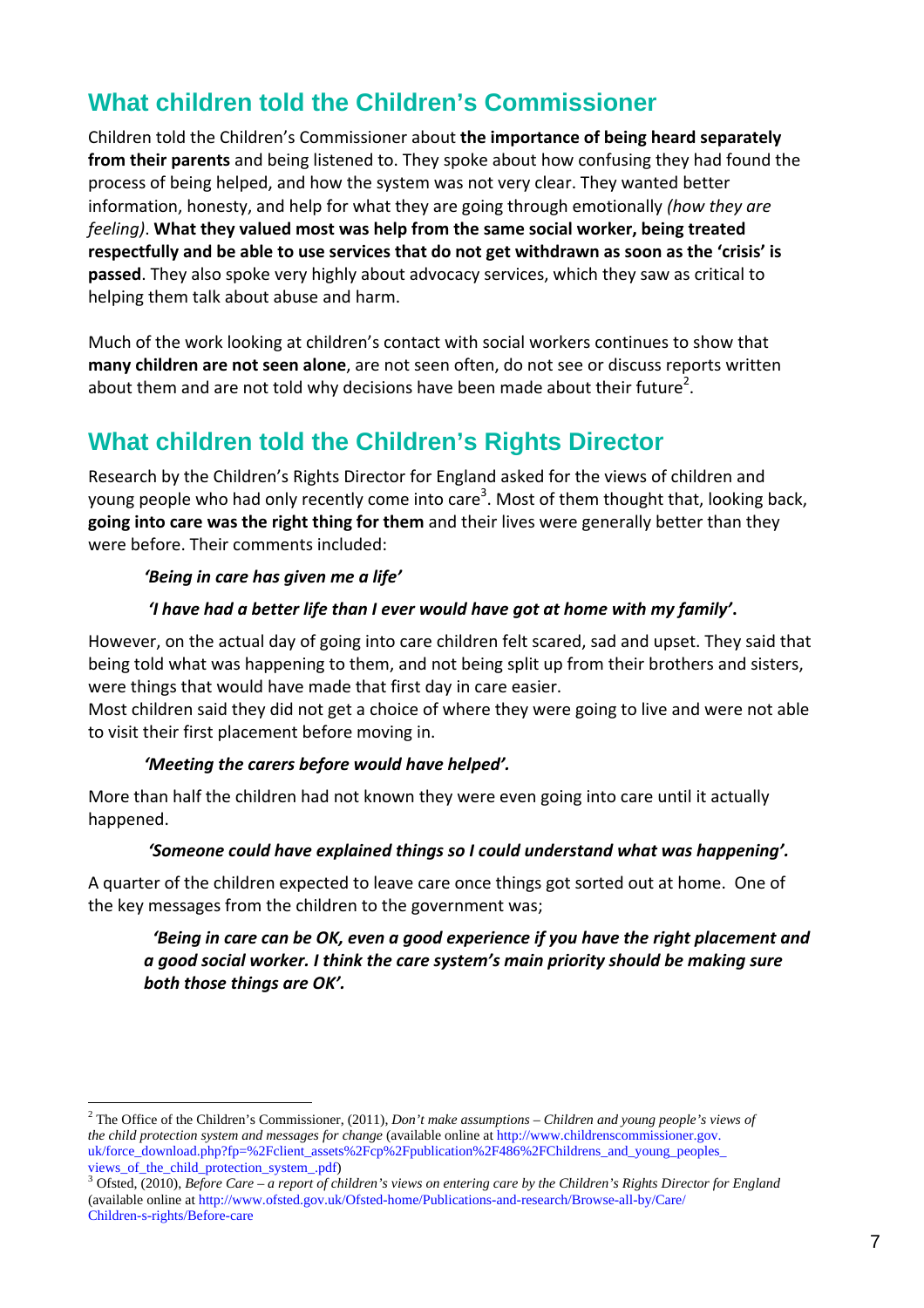You may be interested in the charts below<sup>4</sup>. These are taken from an event run by the Children's Rights Director, for 150 children and young people, for this review.



#### **Does your social worker or caseworker talk with you alone, without anyone else listening to what you are**



#### **What would be good ways for professionals to find out your wishes and feelings? (respondants could select multiple answers)**



### **Relationships with children**

l

 A clear message from children (and their parents) is that they value relationships with workers that last. For them to talk openly about personal and often painful problems requires trust in  the professional, and **many changes of worker means the child always having to put their trust in someone new**.

<sup>&</sup>lt;sup>4</sup> 'Messages for Munro: a children's views report', Children's Rights Director, Ofsted, June 2011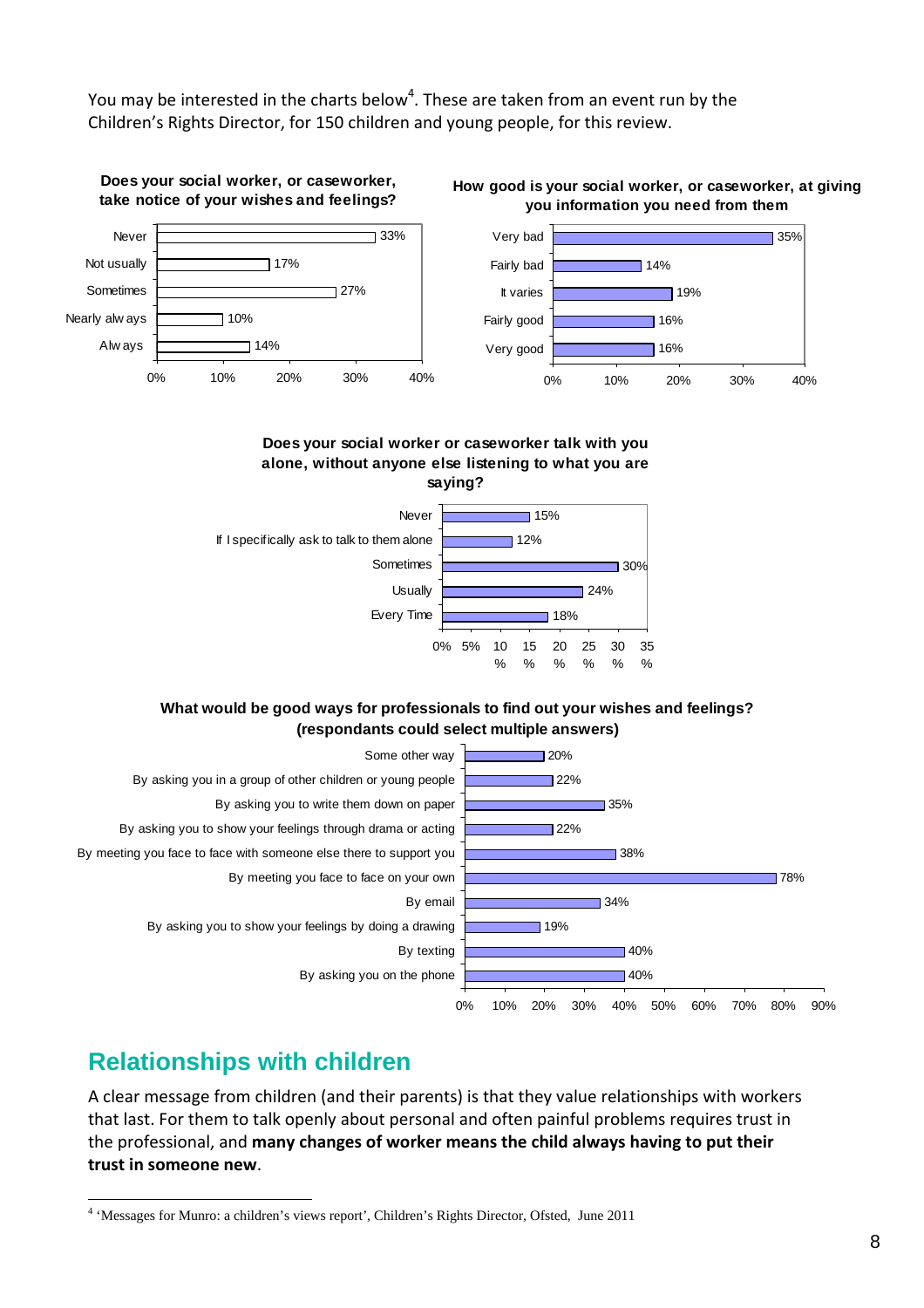For some children, there is also an issue with the sheer number of people who seem to get involved in their lives. Children can find this all too much and would like to be given more of a say about who should be involved. Recent cases studies show that big changes in the way services are provided might be needed or many children, as now, will simply choose not go along with what is happening to them.

### **The family is usually the best place for bringing up children and young people**

 The United Nations Convention on the Rights of the Child and the laws in this country (like the  Children Act 1989) both recognise that **the family is the best place to bring up children**. In most cases, it is the family that keeps children safe. So, sometimes people question whether too many children are taken away from their families and put into care. But Professor Munro says that this is the wrong question to be asking. It is not about 'numbers', but more about the quality of help that can be given to each child and their family.

### **Helping children and families involves working with them**

 Very few children are taken away from their parents. The main part of child protection work is about helping parents to provide better and safer care for their children. This work isn't easy. Professionals need to ask parents many difficult questions about their family life. At the same time they also have to build good relationships so they can work with them to help them become better parents. Working well with parents is one way of providing help that we know works.

#### **Early help is better for children**

 The Convention on the Rights of the Child makes it clear that the state has a duty not just to help children who are abused and neglected, but to work with children and families so as to make these incidents less likely. When problems first start, the earlier that help can be given the better.

#### **Children's needs and circumstances are not the same**

 Children and young people are not all the same … and you cannot deliver protection to them in the same way as you can deliver pizzas.

 A child protection system needs 'variety' in order to respond to the many different needs that children and young people have. But the review has been told, by many working in the system,  that there is no flexibility. This means that **there might be only one response** (dictated by the system) to cover many different situations and need. This makes it difficult for professionals to respond to the individual needs of each child they work with.

   There were many examples given to the review of how **particular groups of children** *(such as* children with disabilities, or older children) were not getting the care, protection or services in  **a way that their needs required**. The National Deaf Children's Society drew attention to the widespread failure to meet the special communication needs of deaf children. We know that it is hard enough for children to speak out about abuse and neglect. But, for them to have any  chance, **we have to at least be able to communicate with them**.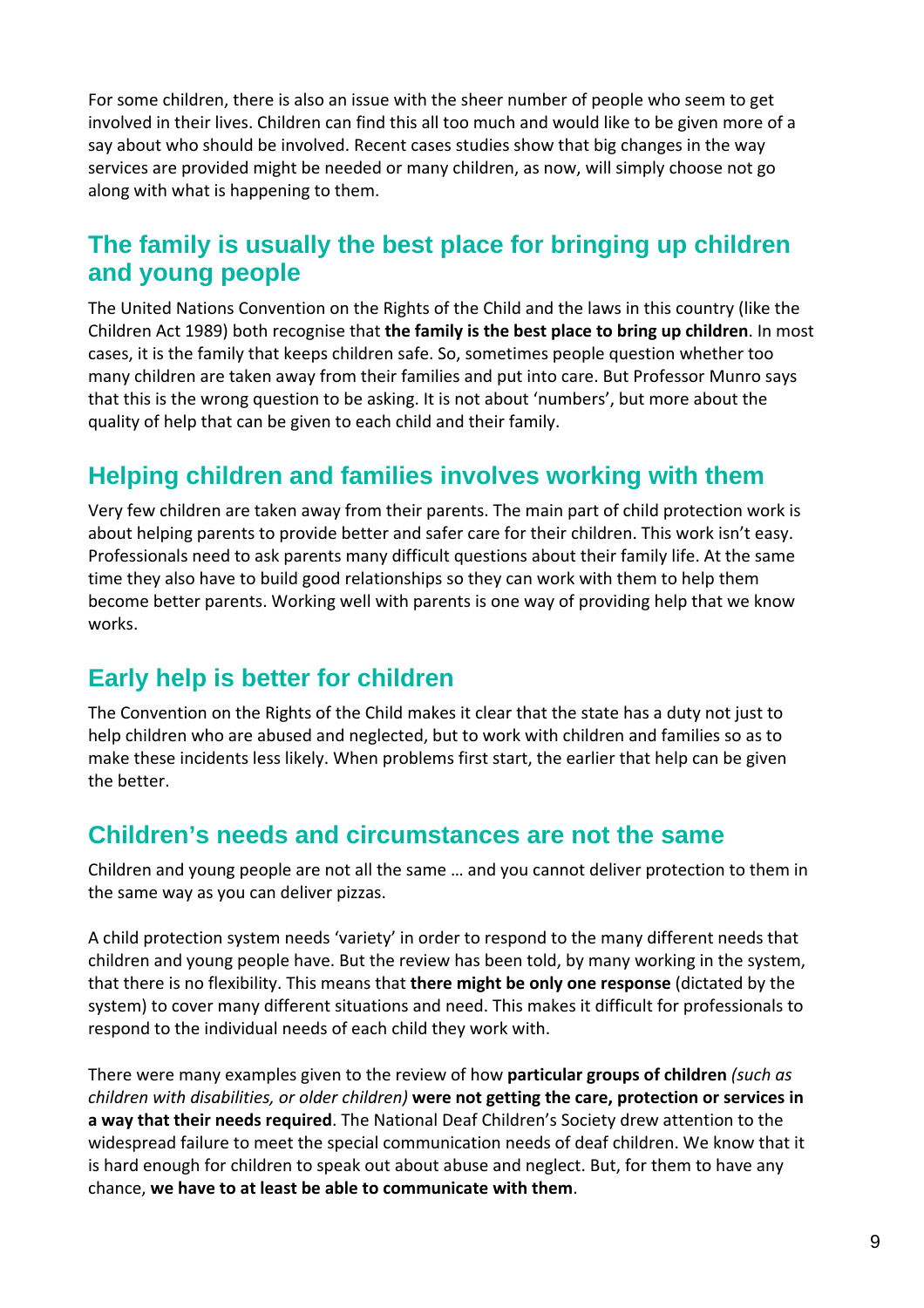### **Good professional practice needs up to date knowledge**

 It is important that professionals involved in child protection work continue to learn from the best evidence available and use their expert knowledge to help children and families.

#### **Child protection work involves uncertainty and risk**

  We can never be entirely sure what will happen in child protection. Because of this, **the system** over the past 40 years has been trying to take more of the risk out of what professionals have **to decide**. But you can't take out risk completely, and no‐one can predict with any certainty what could happen. The problem with this though is that the public and the media expect the child protection system to know about and put a stop to all the bad things that could happen to children.

 Risk assessments themselves are only a guide to what could happen, and may themselves over‐ estimate or under‐estimate the danger to a child. A good assessment could show that harm to  the child is not very likely. However, **unlikely things do still happen** and sometimes a child dies or is seriously harmed. Professionals, in particular social workers, currently face criticism whether they take the child into care or leave them with parents who could abuse them: they  are **'damned if they do and they are damned if they don't.'**

 If we are to make accurate judgements about whether social workers have done something wrong or not, it is important to get a more accurate picture of their work. We have to learn to understand that sometimes a child may die even though the quality of professional practice could not have been bettered.

#### **The measure of success of the child protection system, both national and local, is whether children are receiving effective help**

 In such a complicated system as child protection, you can be sure that anything new that is tried will have results that are not always expected. Whilst previous changes meant well and were well-informed; they still sometimes led to negative results that nobody saw or intended.

It is therefore important that the system becomes better at paying attention to when things  **are going wrong**. There is a need for better feedback at all levels in the system, from workers getting feedback from children and families to government getting feedback from local services.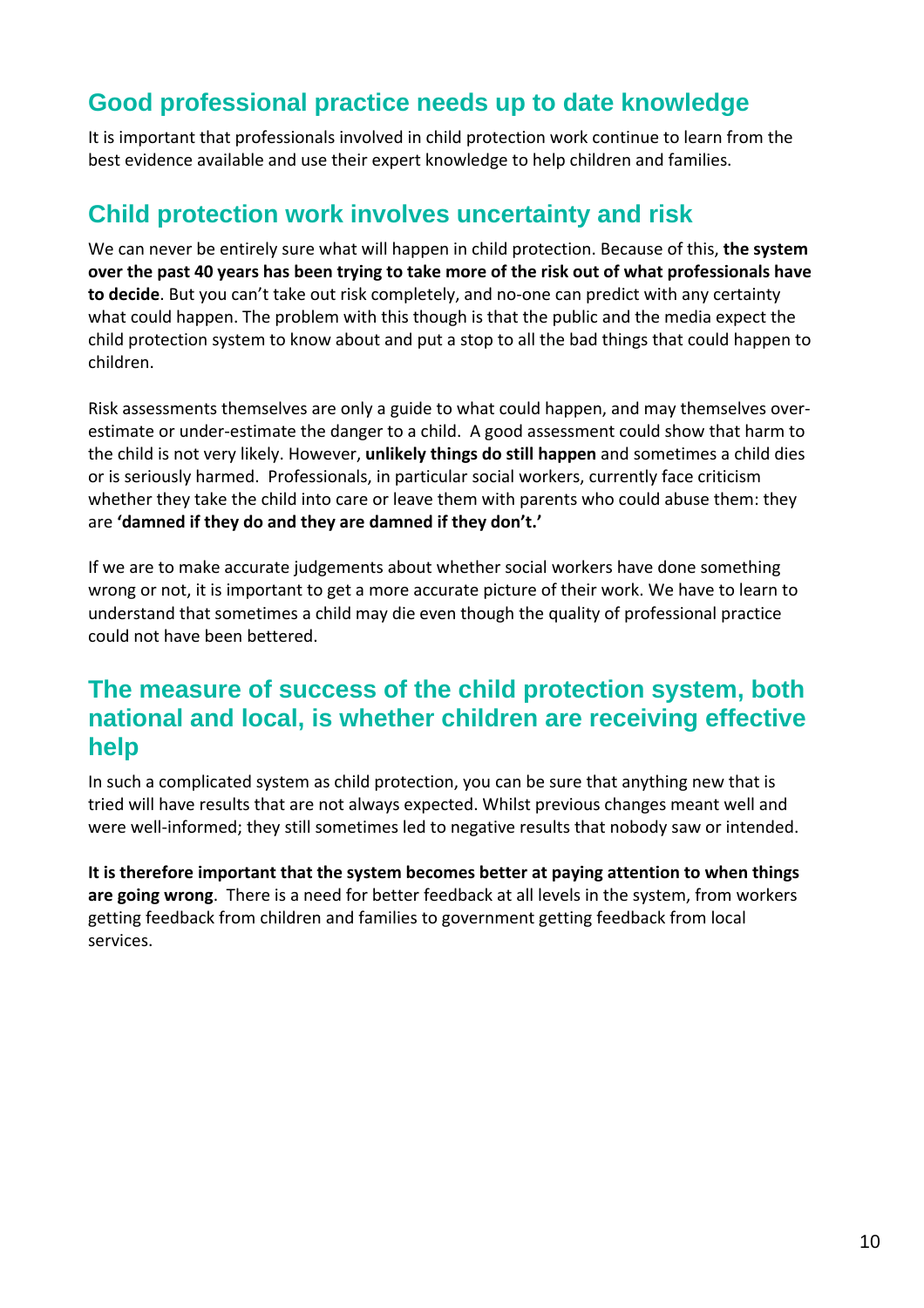## **Chapter Three: A system that values professional expertise**

 Previous attempts at improving the child protection system have focused on staff training, the need for good information, how cases are managed, getting better value for money, and managing public concerns that either children are left at risk or too many are taken into care. The most recent answer to these challenges has been for ever more rules setting down what professionals have to do. This has led to managers setting ever more targets for staff to meet, and checks to make sure that they have met them.

 Despite the hard work of these professionals, inquiries into the deaths of children show that  the same mistakes keep happening over and over again. Basically, **the more that mistakes happen the more that procedures have been put in place** to try to prevent them from happening again.

 It was felt that procedures would make things more certain but all they have done is make it more difficult for professionals to know what best to do to help children and families. By focusing on what is easy to measure, managers and officials have moved further away from  what really matters. And, sometimes, **doing it 'by the book' has not proved to be the same as doing it right for children** or their families**.**

There have been many attempts, over a long period of time, to improve the child protection **system**. Although each of these have meant well, they have only had limited success in bringing about the improvements that were expected. And, in some ways, they have actually made things more difficult for staff on the frontline when dealing with child abuse. So, **Professor** Munro has used an important way of thinking about our entire approach to child protection, called 'systems theory' (we in the office of the Children's Rights Director also found it a little  *scary at first!)*.

### **So what is 'systems theory'?**

 To keep things nice and simple, let's just say it is about making it harder for people to do something wrong and easier to do it right. To do this the system must become better at checking how it is doing, learning about problems as they crop up, and responding creatively to  put them right. The aim is to have a system which is better at learning and improving. **It is** important to remember what happens in one part of the system will affect what happens in  **another part of the system.**

We can therefore, think about the systems approach in the following way:

Everything will be fine just as long as we all follow the same procedure (like for keeping children safe)

That is fine, but we need to be able to tell if the system is doing what it is supposed to (like keeping children safe), and do something different if it isn't

 When faced with tragic failings (like not keeping a child safe) the whole system must be  able to ask itself; **'Are we doing the right thing'?**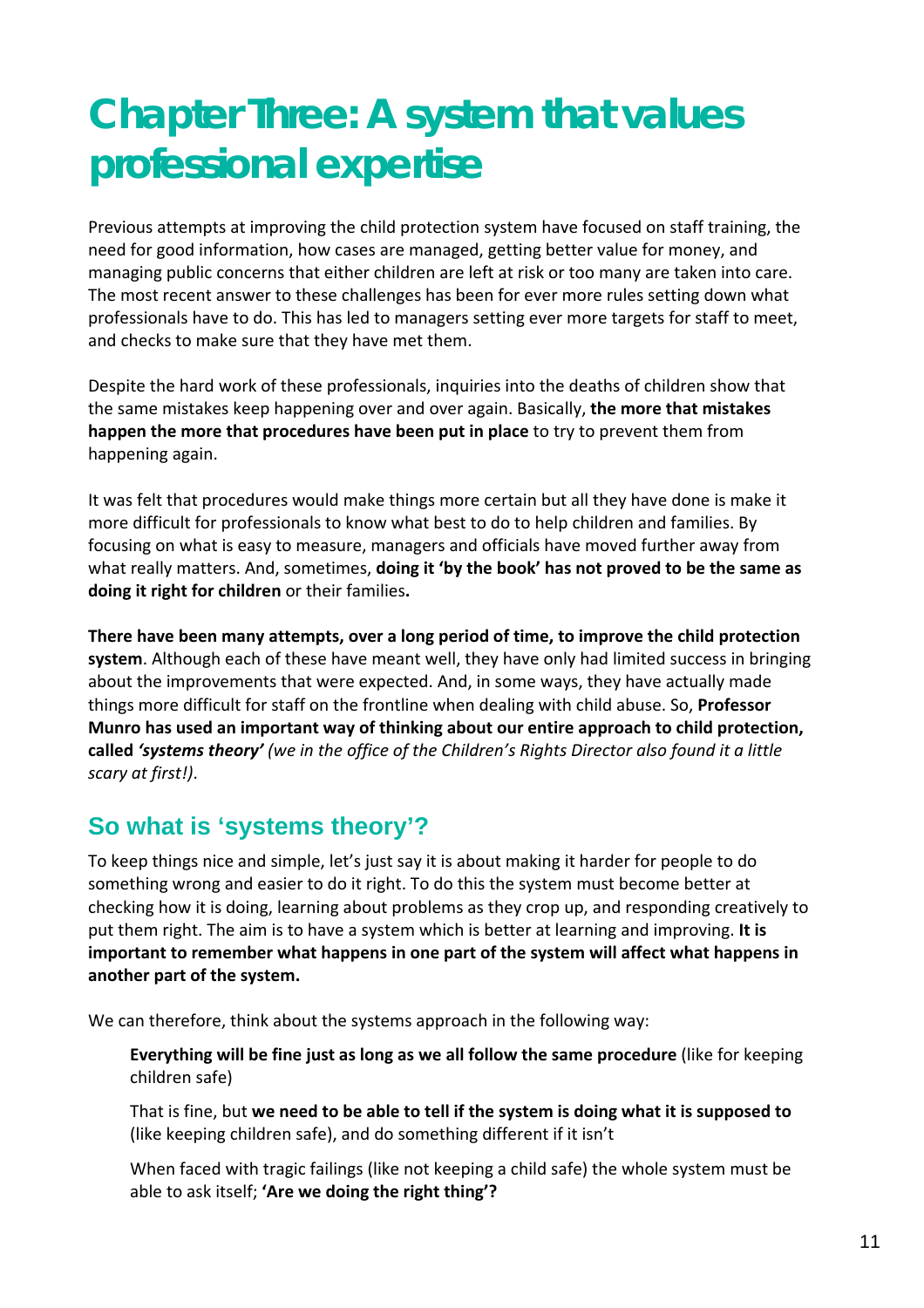Because there will always be uncertainty and risk **you need be able to vary or change what it is that you do**

 **How we choose to do things has many consequences**, some of which we  might not actually want or intend *(like people who aren't trained in keeping children safe telling people who are what they have to do)*

#### **So why is 'systems theory' so important when it comes to keeping children safe?**

 Put simply, sometimes mistakes happen because people mess up. In child protection, it is very usual and easy to blame individuals when things go wrong. But blaming individuals each time something goes wrong can get in the way of seeing that the system was (also) at fault.

 Following what a procedure tells you is not necessarily the same as doing something that keeps a child safe. And that is what is wrong with the present system; it doesn't ask enough questions like; 'ARE WE ACTUALLY DOING THE RIGHT THING?'

In the year from April 2009 to March 2010, there were over half a million assessments carried out on children referred to children's services. Around 39,000 of these led to a child protection plan, and just under 28,000 were admitted to care (some of these as part of their child protection plan).

 It may be the case that not all children referred were in fact being harmed or neglected at  home; and, some who were might have got help in other ways. But, **there does seem to be a** lot of time spent on assessments for very little activity that leads to help and protection for **the child**.

 It has often been said of the child protection system, that it is more about protecting itself, and the people within it, than it is about protecting children. 'Systems theory' then is all about trying to find ways of making it much harder for people to be focused on doing the wrong sort of things, and far easier for them to be doing the right thing. So, where the 'wrong thing' might be spending lots of time in meetings, finishing off assessments and filling in lots of forms, the 'right thing' to do might be to get out of the office and go see if the child is alright.

## **Doing things differently**

'Systems theory' tells us that it is not acceptable to use the system as an excuse for not having  **done the right thing**.

 The review has heard from some managers who have gone against the trend. They have supported their staff by removing or relaxing some of the many rules that get in the way of  their getting on with the job of keeping children safe. **This has resulted in their work being more focused on the child.** Professor Munro has been impressed with what she has seen when professionals are free to use their own judgement, and not bogged down by endless rules and paperwork. The review therefore suggests:

 i) **removing some rules and inspection requirements**, when these get in the way of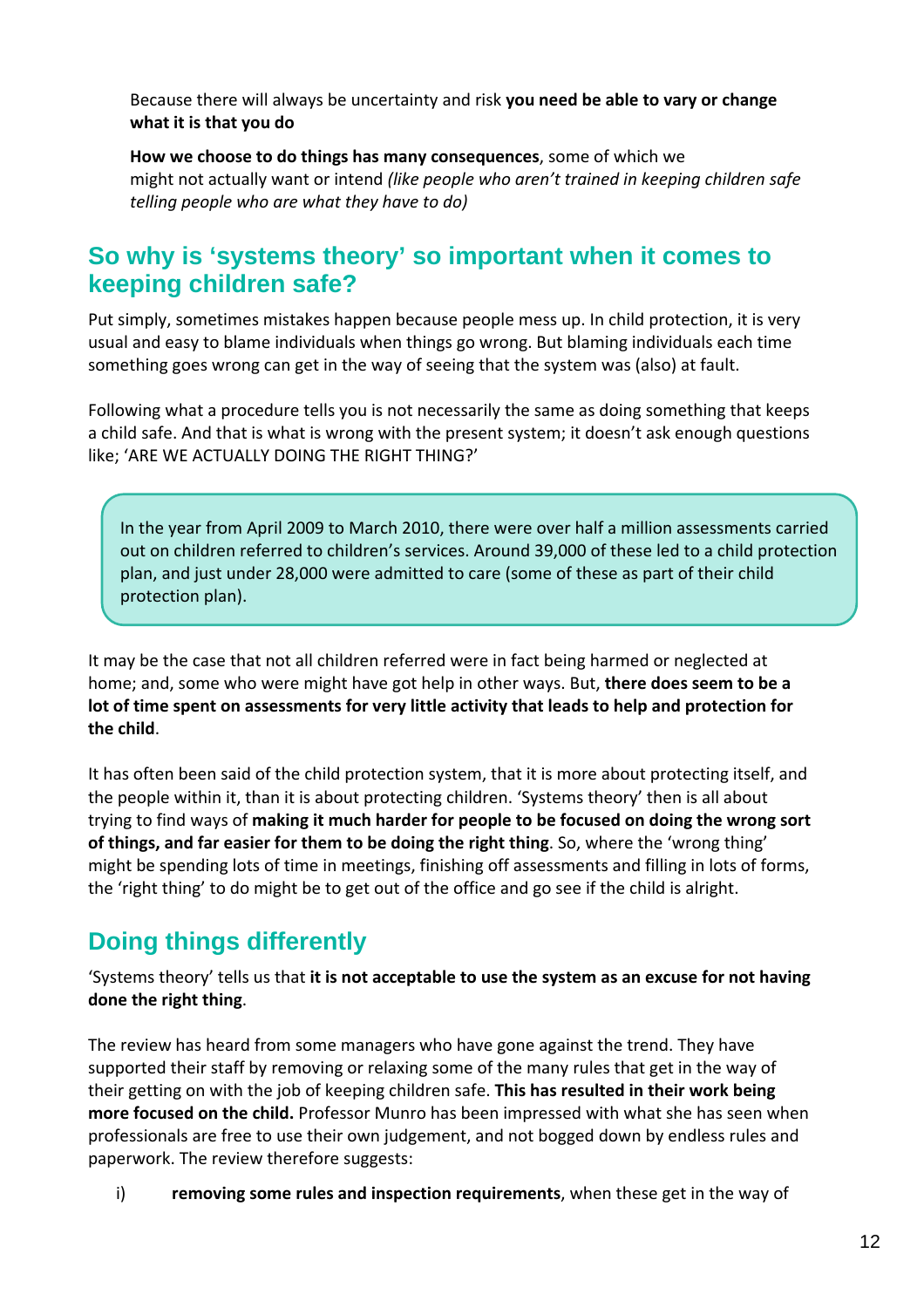professionals getting on with the job of keeping children safe;

- ii) **changing inspection to make sure that it focuses on what really matters to children** [see 'A new inspection system' table below];
- iii) a new approach **helping professionals from different agencies and backgrounds to learn together** about keeping children safe; and
- iv) **improving the careers that social workers can have** so that they don't have to give up working directly with children and families in order to get promotion.

 **A new inspection system should**:

- drive child‐centred practice and improved outcomes for children
- look at children's experiences through the system
- focus on improving frontline practice and making staff better at using their professional judgment and providing help
- show how improvements in services might best be made, including pointing out where good practice exists
- look at how effective help to children and families has been, not just in cases of abuse or neglect, but also in providing early help to improve the children's wellbeing
- look at whether services provided match local need
- look at how local agencies work together to protect and help children
- look at how local authorities and the agencies they work with are learning, changing and improving

 The Munro review is making suggestions here which, if accepted, would go a long way to **giving back social workers some ownership of their profession**. This would then allow social workers to do all the things they are trained to do, and most want to do, including more direct work with children.

  **The review wants current guidance changed** (that is *'Working Together to Safeguard Children'*,  and *'The Framework for Assessment of Children in Need and their Families'*) to speed the system up, make it more focused on the child, encourage assessments that look at the whole  needs of the child, support local learning about best practice and **remove things that currently get in the way of professionals doing the right sort of things for the child**.

 The review understands that giving greater control to professionals for deciding what to do in child protection cases can be a big step. However, the review believes this is needed if the system is to improve in ways the review would like to see.

 But, relying more on professionals making their own judgements will mean the system will need to be better at noticing when things aren't right. This means better information about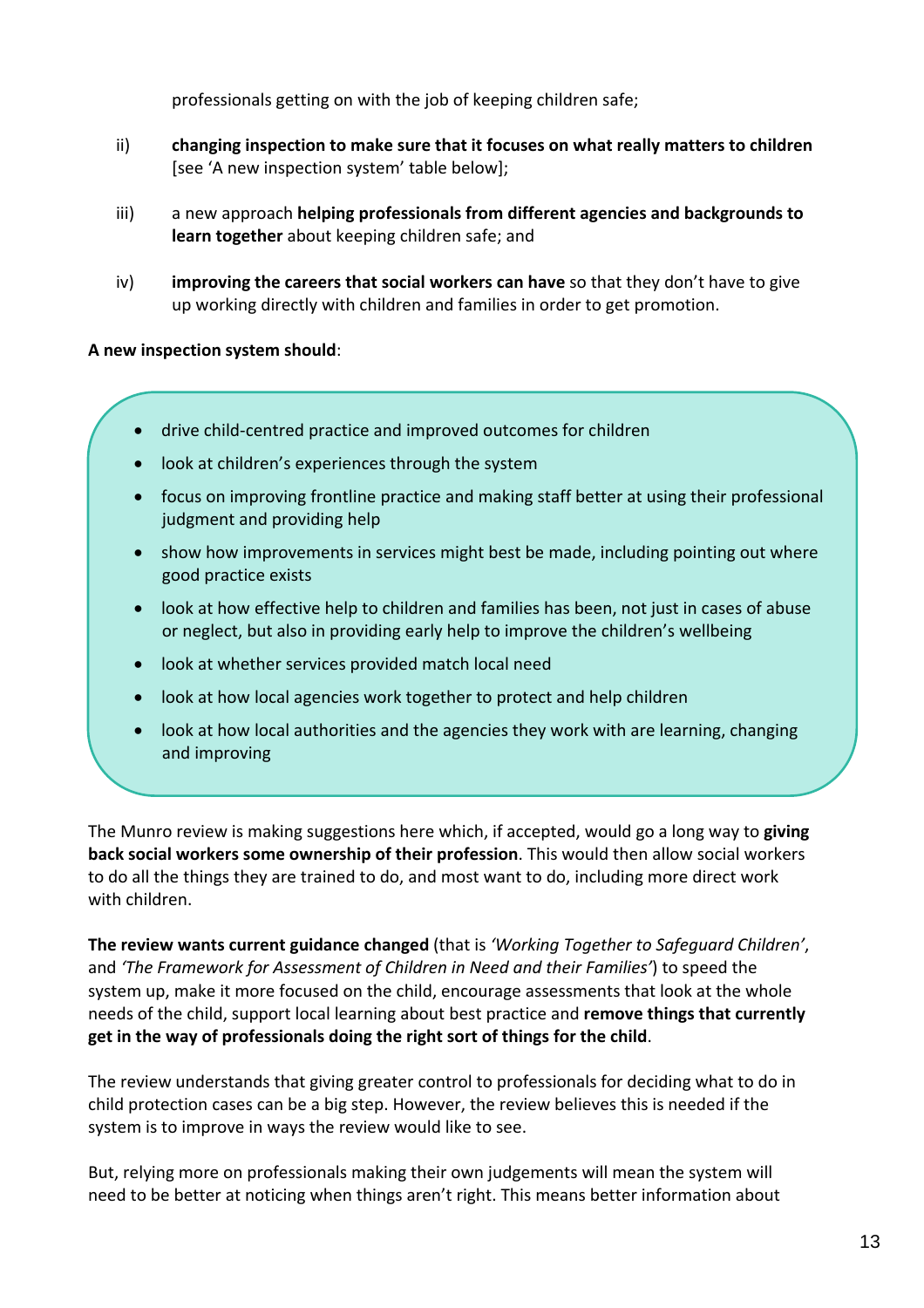what is happening for children, young people and their families. **Being able to see where things** are going wrong, and doing something quickly to put them right, is what much of this review  **is all about.**

In order to keep children safe it is vital that all the different professionals (like social workers, GPs, police, probation officers, teachers, health visitors and early years' staff) work together **well**.

  Links between poor mental health, domestic violence *(that is violence in the home)*, addiction to drugs and alcohol, and child abuse and neglect are well‐known. So too is the harm done to children who witness or get caught up in domestic violence. Whilst it is mainly social workers and healthcare staff who pick up on these types of concern, people working in early years and teachers see children on a daily basis. This means that they are well‐placed to see the harm  being done to children through emotional abuse *(like seeing someone in their family being treated badly)* and neglect, and the effect this is having on them.

 Each new idea for improvement often makes an awful lot of sense at the time. However, when so many new ideas are introduced, one after the other, soon all that they do is make  everyone's task more complicated than it needs to be. Also, **so many changes can have consequences that are not expected or wanted**.

 When child protection is managed from the top the less personal and sensitive it becomes at meeting the very varied and complex needs of children and young people. In fact, many children and young people have pointed this out to the review, from their own experiences of the child protection system.

 Guidance and procedures need to be easier to understand and follow. They also need to be very clear about what they are saying must be done to keep children safe, and not get this confused with suggestions for good practice.

 Inspection must change in order to look at the contribution that is made by all local services to  the protection of children *(for example health, police, education, youth service, probation, and* the justice service). It should look at what is happening for the child, and question how their rights, wishes, feelings and experiences have informed and shaped the help and services they **receive**. The review would like to see all inspections carried out unannounced without the service knowing when these are taking place.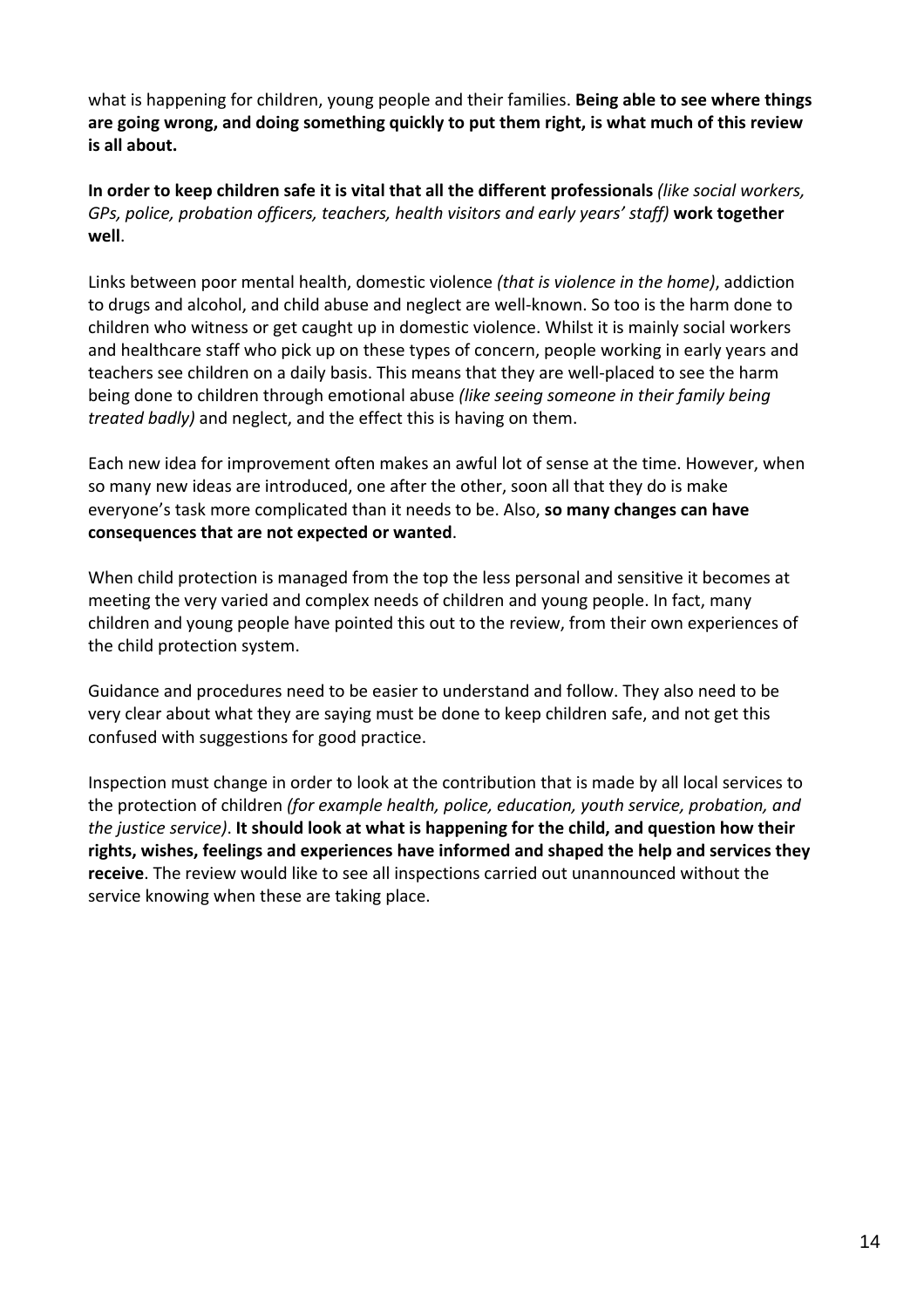## **Chapter Four: Clarifying accountabilities (or who does what?) and improving learning**

- • In saying what it expects of the system, **government should make clear who exactly is responsible for doing what, and who is accountable if it doesn't happen**. The review  wants local authorities to keep Directors of Children's Services *(this is the person who is in charge of running children's services in the area)* and a Lead Member for Children *(this is a councillor responsible for children's services in the area)* as key people responsible for ensuring the delivery of quality services to some of the country's most vulnerable children. In the past, it has been too easy for people to pass on responsibility to others. It is all well and good having a system where everybody works together, but there comes a point where somebody has to take responsibility for ensuring that the right things are getting done.
- Professor Munro thinks that we need to change the way we do serious case reviews (these are reviews that are usually carried out when a child has died or been badly hurt  *as a result of abuse or neglect)*. This is because we do not learn enough from them at the moment, as they spend too much time looking at **what** went wrong and not **why** it went wrong. She also believes we need to learn from the whole child protection system, not just when things go wrong but also when things go well. To help make this happen we need to train people to work on serious case reviews.
- **•** To support these changes, each Local Safeguarding Children Board should write a report each year for the Chief Executive, the Leader of the Council, the local Police and Crime Commissioner and to a Health and Well‐Being Board (if brought in by new laws).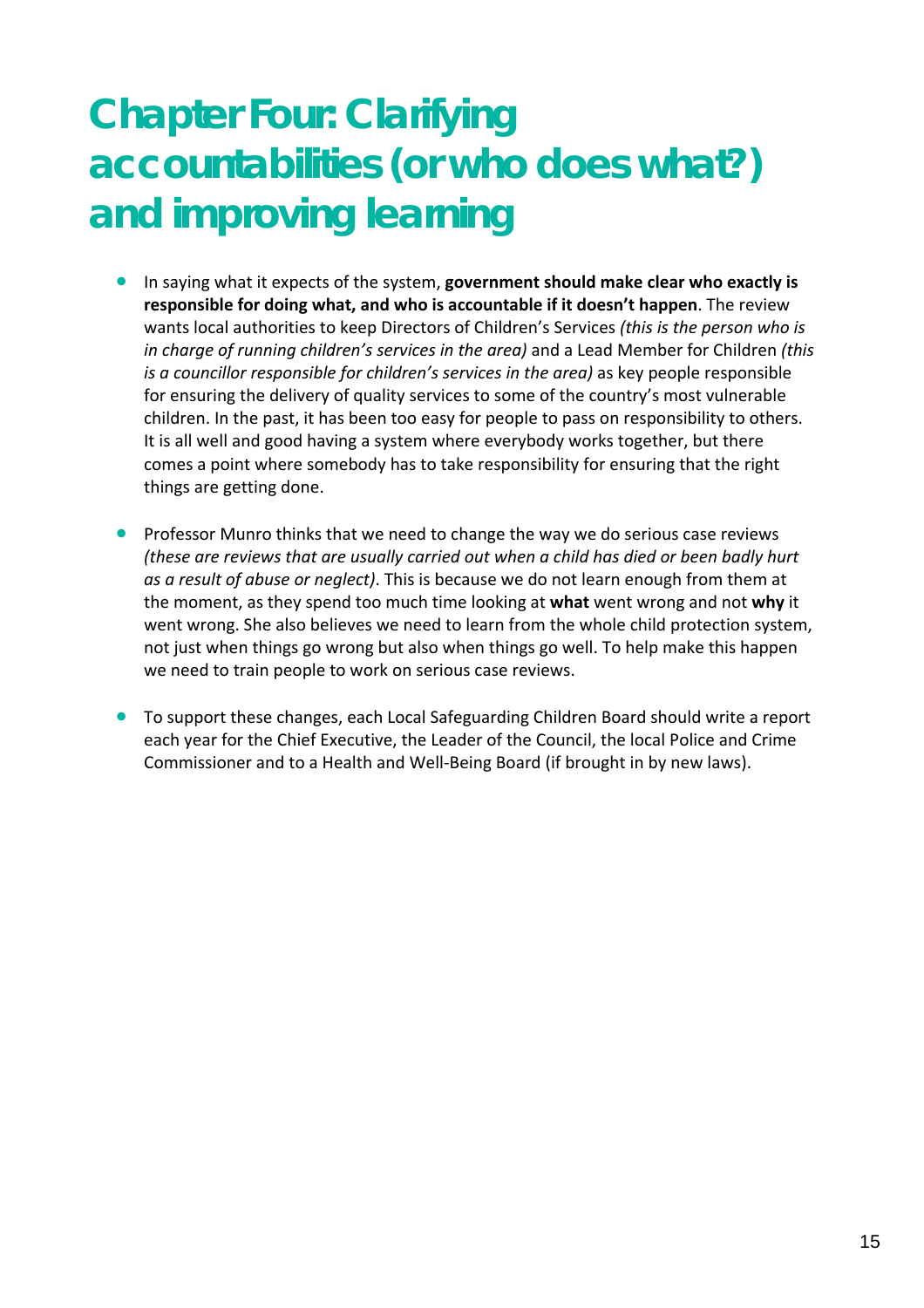## **Chapter Five: Sharing responsibility for the provision of early help**

Government should say that it wants to see help provided much earlier to children, with local authorities spelling out:

- i) **the help available** to children, young people and families;
- ii) **how they will identify children at risk**, or who are being harmed; and
- iii) **how they will make resources available** (like money, staff and time) to see that children, young people and families get the early help that they need.

Professor Munro is also calling for changes in national guidance to require:

- i) Local Safeguarding Children Board partners to **develop a common policy for making sure that families get the early help they need**, including those not needing child protection services; and
- ii) These arrangements for providing early help **take account of the views, wishes and feelings of children and young people**.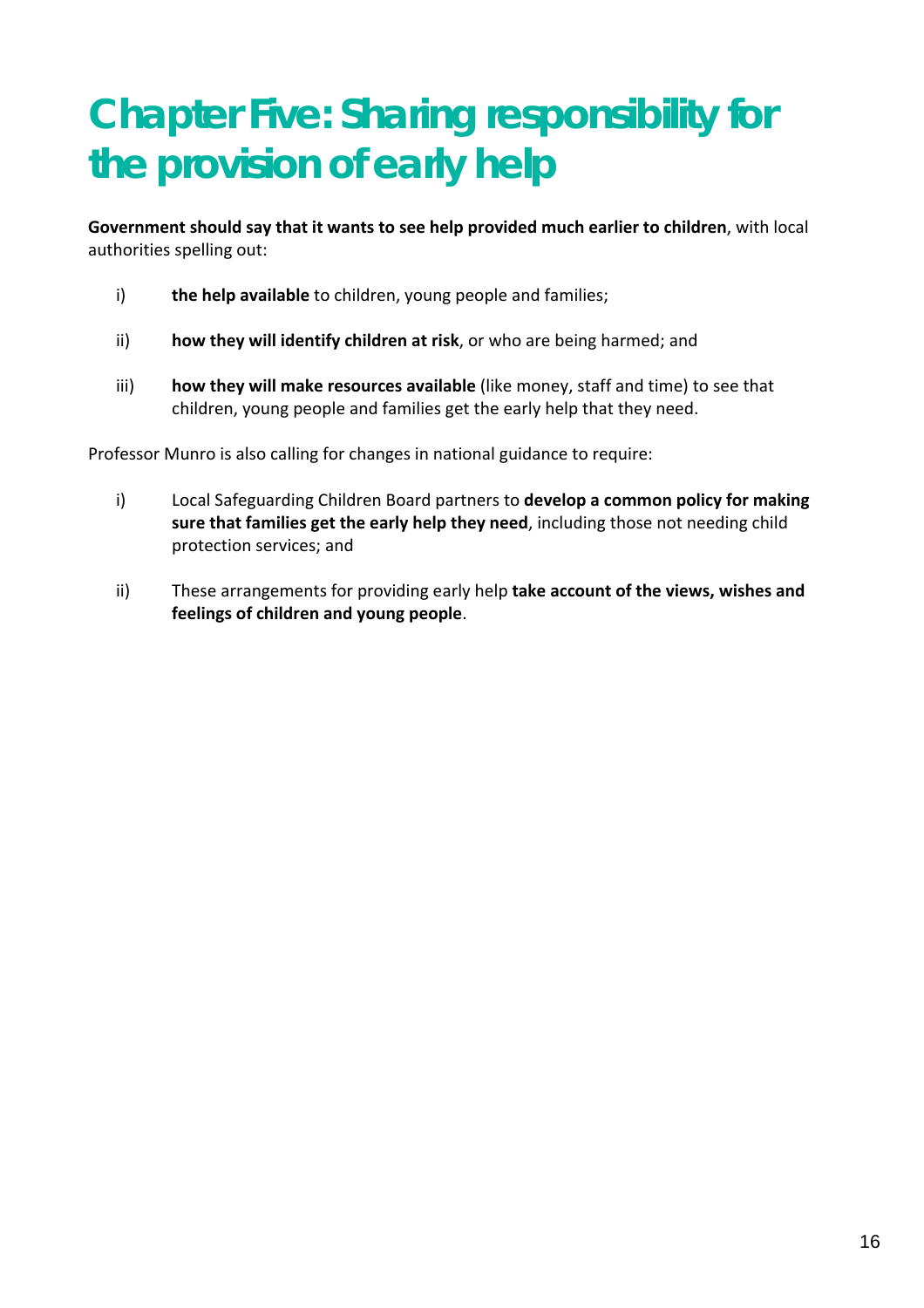## **Chapter Six: Developing social work expertise**

  The review has identified some **key skills (or capabilities)** that social workers should have when working with vulnerable children and families. Although there are others these are the ones the review found were most important in child and family social work:

- 1. **KNOWLEDGE:** this means learning from research and experts about:
	- child development and how they form relationships; and how social workers should use this knowledge to understand the stage the child is at;
	- how problems such as domestic violence, mental ill health, and substance misuse affects children's health and development; and
	- how child abuse and neglect affects children.
- **2. CRITICAL REFLECTION AND ANALYSIS**: which means:
	- being able to look thoroughly at evidence about a child and family's circumstances and to make good decisions, including when a child cannot remain living in their family; and
	- being able to look in a balanced and fair way at what is happening in a child's life and within their family, and seeing where things change over time.

#### **3. INTERVENTION AND SKILLS:** which means:

- being able to see and act on signs of child abuse and neglect;
- being able to build good relationships with children, parents and carers and families;
- being strong, but compassionate, when it comes to taking action to keep children safe;
- being able to understand how different families work, taking account of the family's history when making decisions about a child's safety and welfare;
- being able to understand thinking about social work and use this to help children;
- being able to understand and use up‐to‐date ideas from research about what works with children and families and, in particular, where there are concerns about abuse or neglect;
- being able to understand what they and others are responsible for, and how social workers can use their role to help other professionals; and
- being able to explain their reasoning, including to children and judges.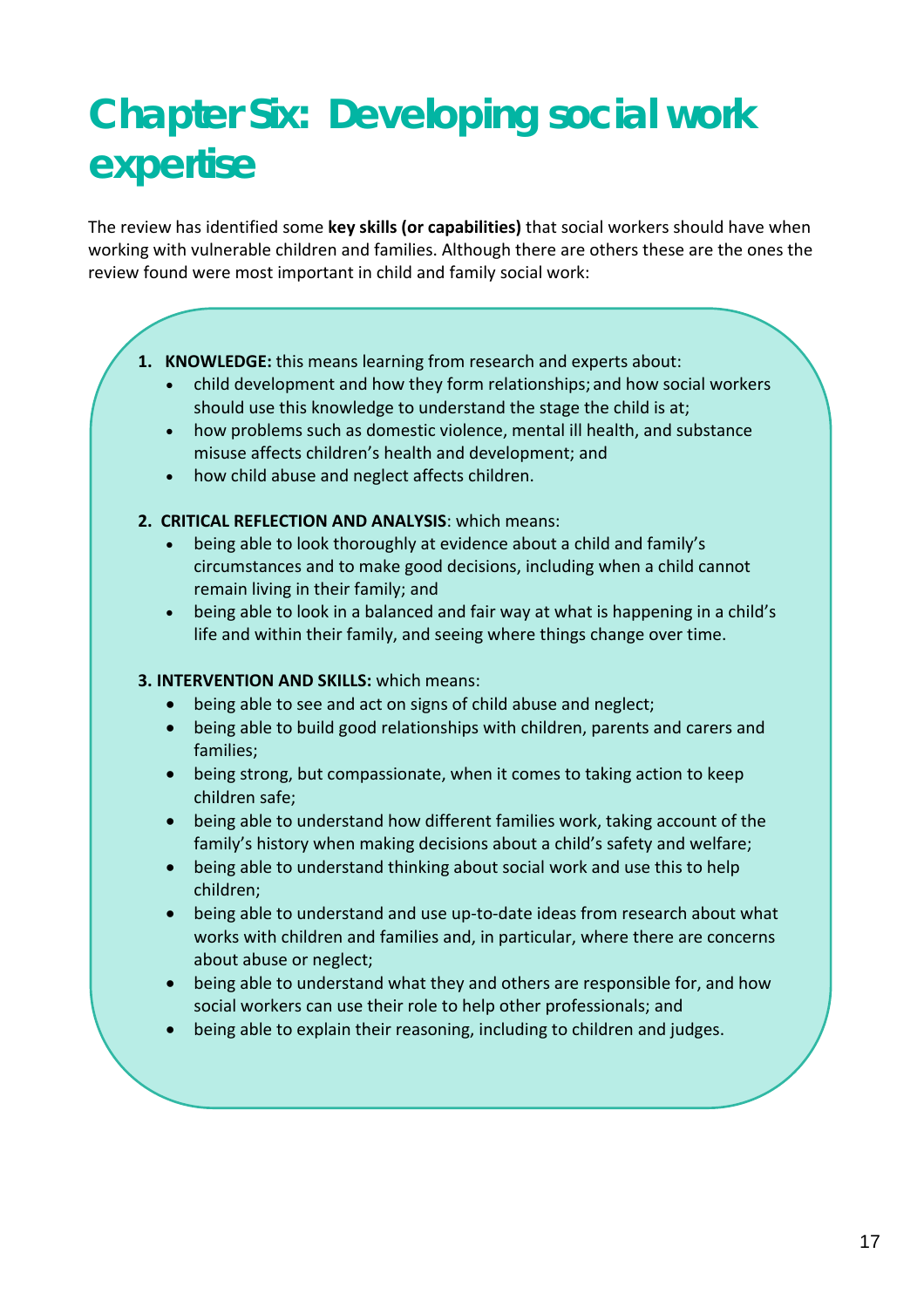## **Chapter Seven: The organisational context: supporting effective social work practice**

- To help social workers do the best they can for children and families they have to work in an organisation that helps them to get on. This includes giving social workers the  chance of moving into more senior jobs *(like a Principal Child and Family Social Worker)*, but in a way that still means they can work with children and families. Normally if social workers want to get on they become managers which means they stop working with children and families. Professor Munro believes that the Principal Child and Family Social Worker would be an important role with responsibility for leading front line social work practice (see recommendation 14).
- **•** It will take good managers to change the child protection system to one that better helps children and families. Managers will need to think carefully about who does what so that social workers can spend more time helping children and families.
- The review wants the views of children, young people and parents to be used more to  **show how well services are working for them**. It also wants to see some agencies doing more to hang on to their staff. Many children and young people rightly complain about the high turnover of staff, like social workers. This means that they hardly get to know their social worker before they're off and the child has to form a relationship with one social worker after another.
- **•** The review would like to see **a chief social worker** appointed to raise the profile of social work, and advise government on how well the child protection system is doing at keeping children safe.
- National forms and IT systems have made it harder for local authorities to do something different when the need to keep a child safe requires this. If their own local systems can make it better for agencies to work with each other, and develop services to help families that are having problems, then this would be a good thing.
- • The review also wants **to improve the media's understanding** of child protection work so that they are better able to report cases in a way that recognises the difficulties involved.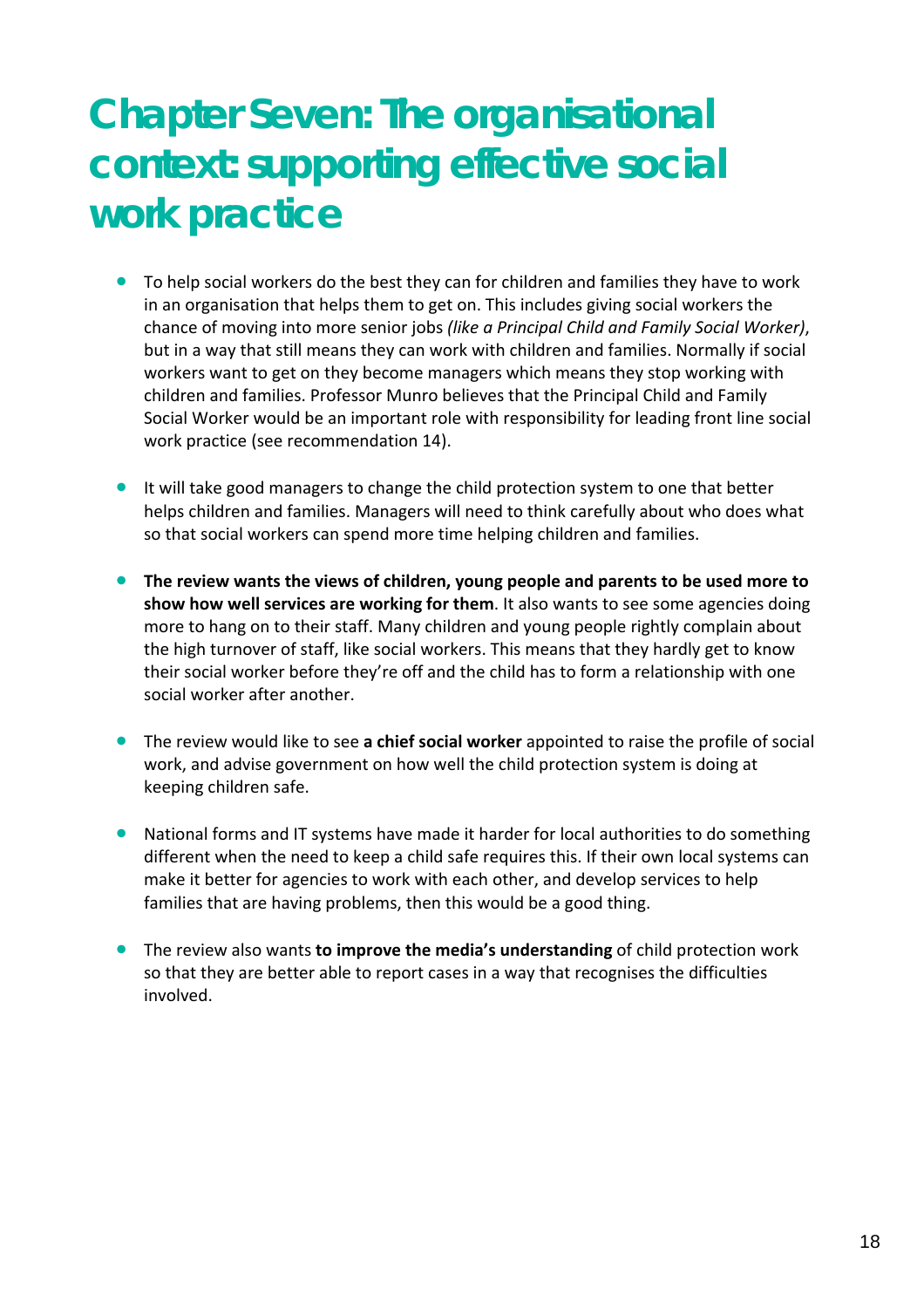## **Chapter Eight: Conclusion**

The Munro report has tried to address a lot of concerns, such as:

- • **How different influences on child protection sometimes aren't helpful to keeping children safe**
- • **How we don't get help to children quickly enough**
- • **How professionals spending time with children is a low priority**
- • **How we get too focused on the system's needs**
- • **How we respect that children have rights too and learn to listen to them**
- • **How we give social workers back their profession**
- • **How we get different professionals working towards the same aims**
- • **How we support families in bringing up children**
- How we make the system flexible enough to respond to the varied and different needs  **that children have**
- • **How we manage risk without fear of constant public criticism, and**
- • **How we get the system to learn and improve more quickly from its own mistakes**

 The review has also looked at what in the system has worked in either helpful or harmful ways, and asked what obstacles sometimes get in the way of us doing the right thing.

 A vital part of improving the system is to get it paying more attention to finding how well it is doing so that it can learn and change. The most important feedback is whether children have actually been helped by professional intervention in their lives.

## **Summary of recommendations**

 *Chapter three: A system that values professional expertise*

  **Recommendation 1:** The Government should change the guidance, *Working Together to Safeguard Children*, and *The Framework for the Assessment of Children in Need and their Families* to:

- **nake clear what are the essential rules for effective working together, and what is** given purely as advice;
- say what the thinking is behind the guidance;
- **EXT** getting the balance right between assessments and decisions that have to be taken by qualified social workers when a child needs to be kept safe;
- **P** require local areas to give attention to:
	- o how quickly they identify children's needs and get help to them;
	- o how good assessments have to be for helping decide next steps to safeguard and promote children's welfare; and
	- o whether the help provided has done what it was meant to do;
- **nake local areas responsible for making sure that practice is learning from research and**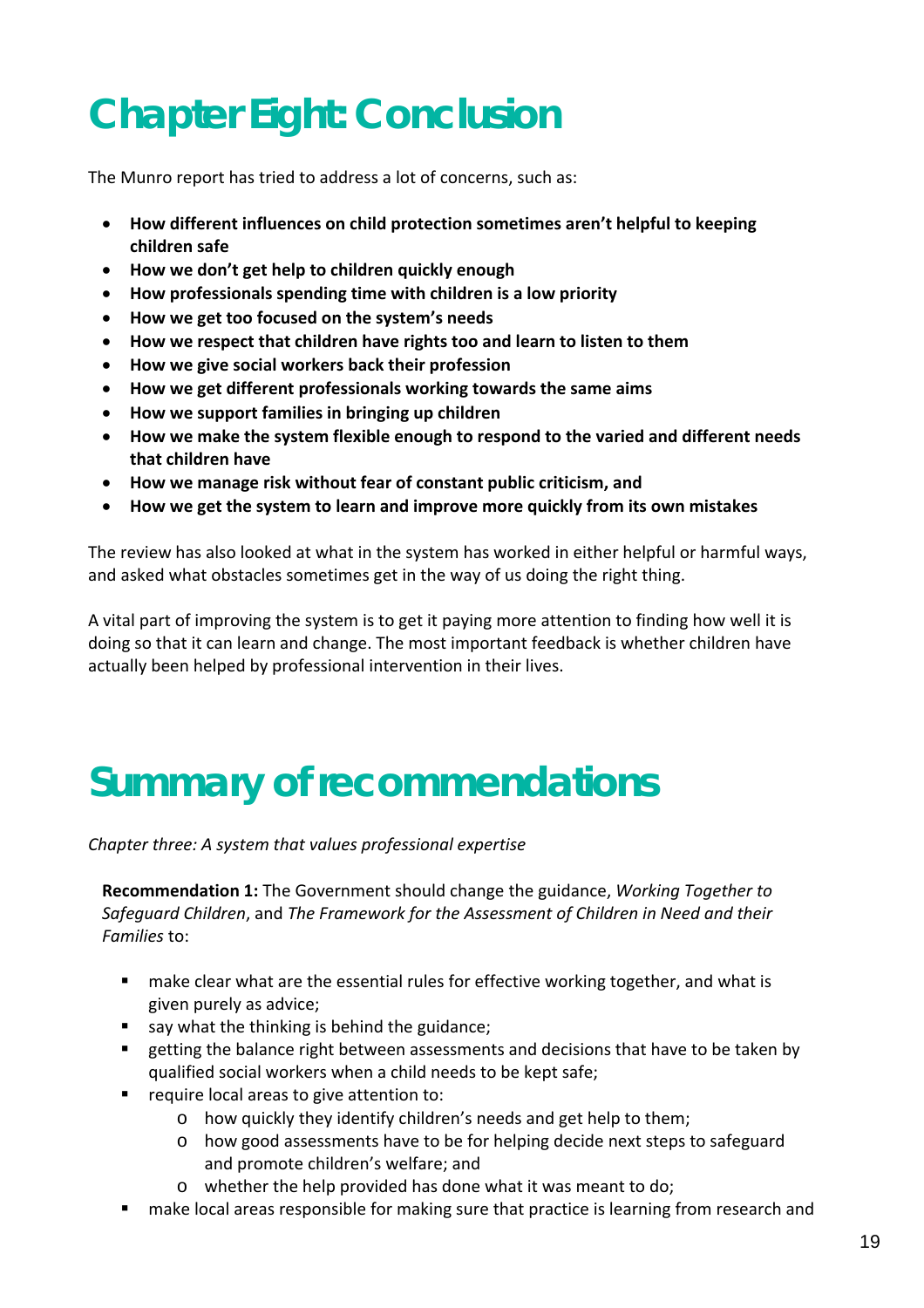new ideas; and

 $\blacksquare$  allow local areas and professionals the freedom to create more of their own ways of doing things. In future, they will be under less pressure to have to do things the way  that has been decided by government *(like with forms they have to use, targets they have to meet and IT systems they have to share)*.

 **Recommendation 2:** Inspection of child protection should look at what all local services do,  and how well, to keep children safe *(including health, education, police, probation, and the justice system)*.

 **Recommendation 3:** Inspection of child protection should look at what actually happens for the child from the moment of needing help to receiving it. It should look at how children's rights, wishes, feelings and experiences are use to inform what help and services they are get, and whether what is provided to children, young people, and their families is helping to keep children safe.

 **Recommendation 4**: Local authorities and agencies should use local and national information about how well they are doing to help them to see what they need to do differently. It is important that information is not just used to show what is good or bad performance, but helps services improve and be more accountable.

#### *Chapter four: Clarifying accountabilities and improving learning*

 **Recommendation 5:** Instead of Local Safeguarding Children Boards (LSCBs) having to write an annual report for the Children's Trust Board, they should submit this instead to the Chief  Executive and Leader of the Council, and, *(if the necessary legislation is passed)*, to the local Police and Crime Commissioner and the Chair of the Health and Wellbeing Board.

  **Recommendation 6:** Guidance (*Working Together to Safeguard Children*) should be changed to say that when looking at arrangements to meet local needs, LSCBs should find out how  effective the help being given to children and families has been *(including whether things like* early help and early years services have made a difference and given value for money). They should also look to see what training between different professionals and agencies has done to help them safeguard and promote the welfare of children and young people in their area.

 **Recommendation 7:** Local authorities should consider keeping the role of a Director of Children's Services and Lead Member for Children's Services as a focus for meeting the needs of local children. The importance of them having specific responsibilities for children's services should not be undermined. Guidance should be issued to say that these roles are so important to the welfare of children that it would not be appropriate to give them responsibilities other than children's services, unless there are very exceptional reasons as to why they must do so.

 **Recommendation 8:** Government should work with the Royal College of Paediatrics and Child Health, the Royal College of General Practitioners, local authorities and others to look into what might happen if, as planned, some GP services (and other medical practices) are no longer part of the National Health Service. They will need to make sure that these GPs are still able to provide effective help for children at risk of significant harm.

 **Recommendation 9:** The Government should require LSCBs to use methods based upon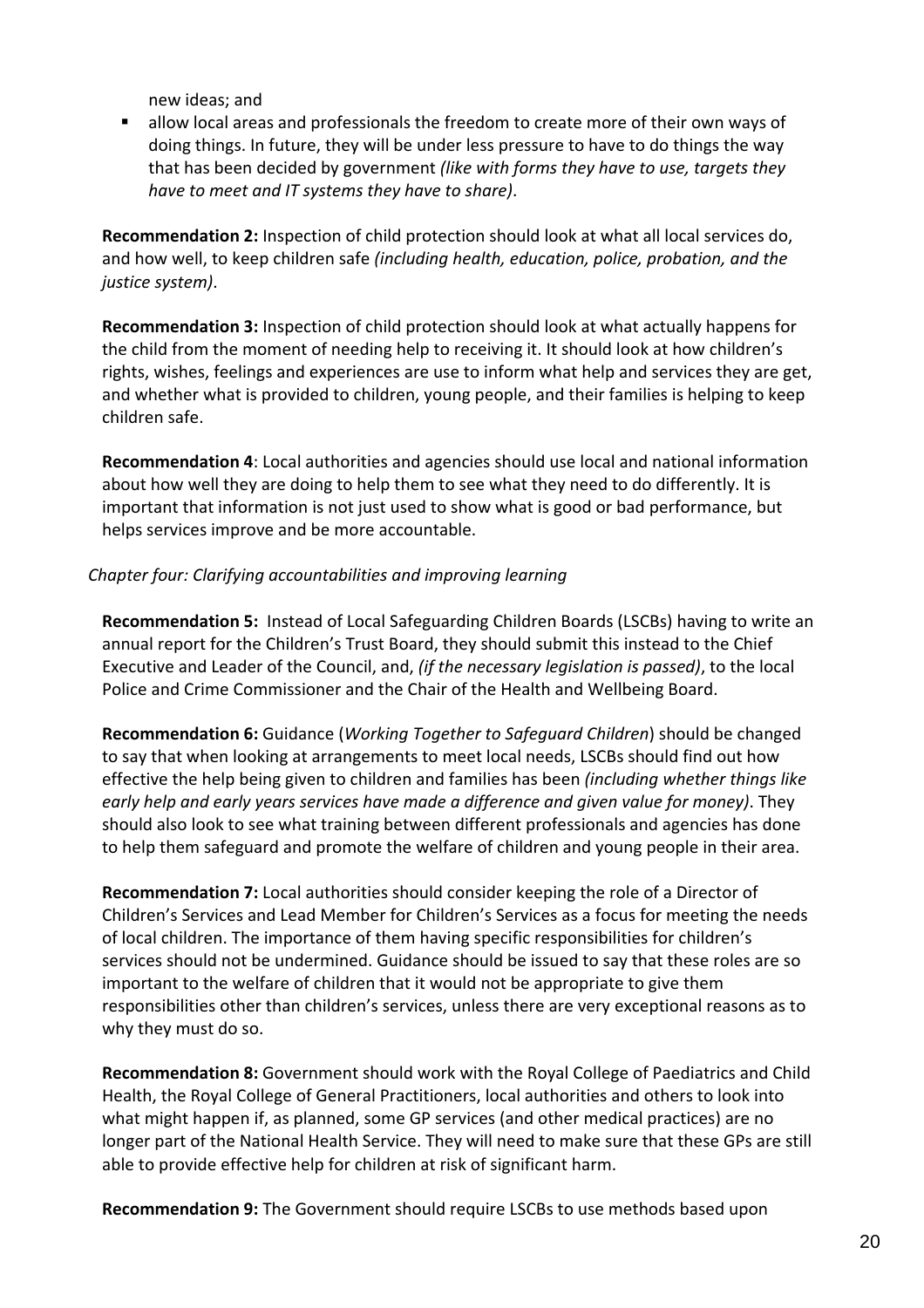*systems theory* (see page 12) when doing serious case reviews. Over the coming year, work should be done with those working with children and young people to develop national resources to:

- **Perovide skilled, independent people to work with LSCBs on each serious case review;**
- **develop tools for learning from practice;**
- **Degin to develop an understanding of what causes problems leading to poor outcomes,** so that there is learning across the country; and
- **sharing what has been learnt to improve practice around the country and inform the** work of the Chief Social Worker (see chapter 7).

#### *Chapter 5: Sharing responsibility for the provision of early help*

 **Recommendation 10**: The Government should require local authorities and agencies that work with them to provide enough local early help services for children, young people and families. The arrangements for how they will do this should:

- set out the range of help available to local children, young people and families, through statutory, voluntary and community services;
- • say how they will tell if children are at risk of significant harm *(including how social workers will be available to other professionals working with children, young people and families not being supported by children's social care services)*. And, say what training is  available to support local professionals working in frontline services *(that is with children, young people and families)*;
- say how they will make enough local resources available for the early help services that many children, young people and families will need; and,
- • identify the early help that is needed by a particular child and their family *(including an* early offer of help even where their needs do not meet the criteria for receiving children's  *social care services)*.

#### *Chapter 6: Developing social work expertise*

 **Recommendation 11:** The training and supervision of social workers should be clear about the capabilities needed for social work with children, young people and families [see page 16].

 **Recommendation 12:** Employers and higher education institutions (colleges and universities) should work together so that social work students are prepared for the challenges of child protection work. The review thinks that they should work together so that:

- **placements are of the highest quality;**
- **P** employers can get special status that allows them to teach social work students;
- the idea of 'student units', which are headed up by a senior social worker, are considered; and
- **EXT** employers and colleges/universities look at whether placements are of the highest quality, and how well their relationship is working.